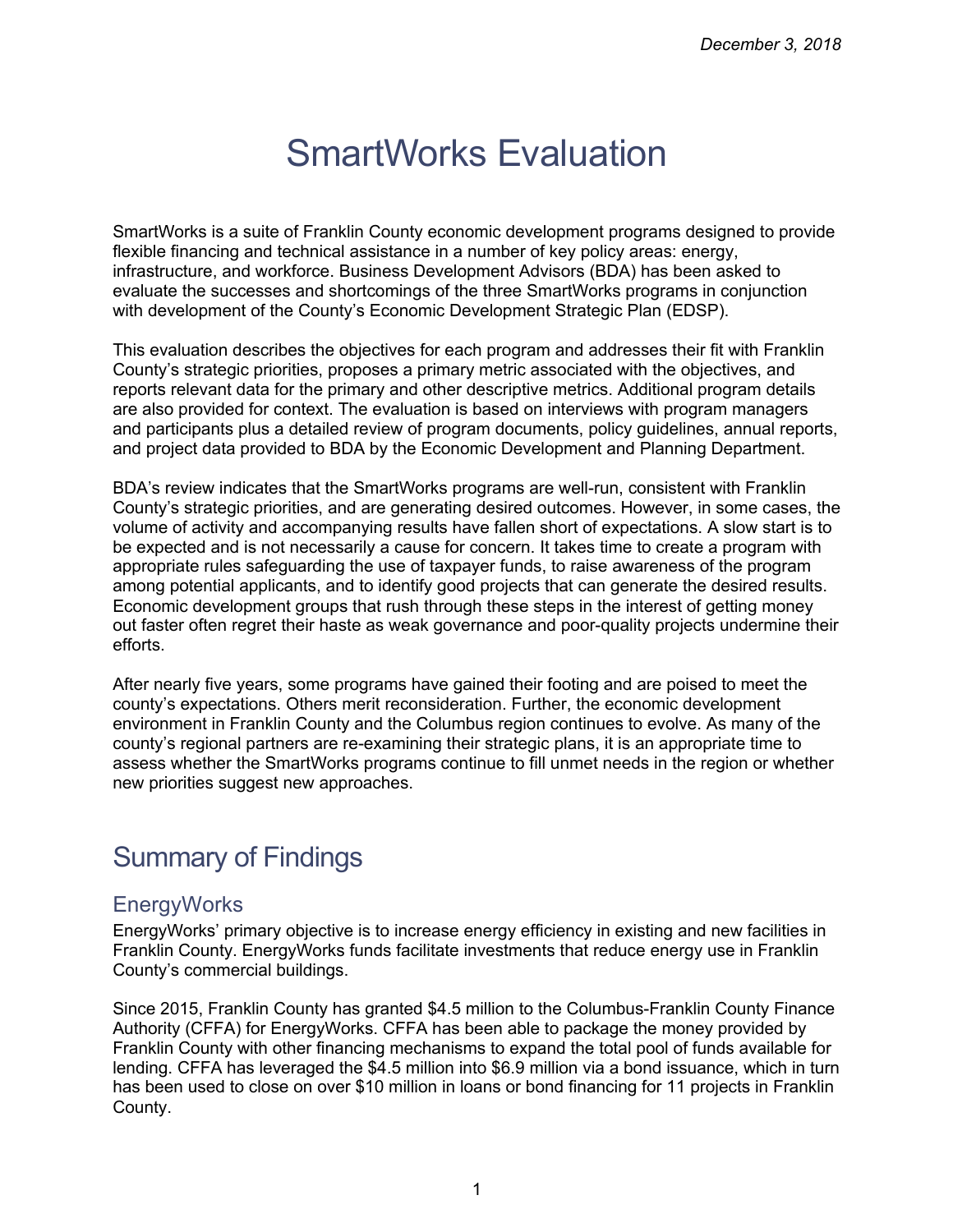**Energy usage is expected to be reduced an average of 41%** among the 11 EnergyWorks financed projects, with a range of 15% - 77%. The accompanying **annual energy savings are estimated at \$539,000**.

| $\sim$<br>ັ | -<br>,,,,,,,,,<br>∸ | <b>Niche</b><br>10.12<br>ПA<br>. . | verage<br>ever | ௱<br>วvec<br>יי<br>,,,<br>۰D |
|-------------|---------------------|------------------------------------|----------------|------------------------------|
|             |                     |                                    |                |                              |

#### InfrastructureWorks

InfrastructureWorks' primary objective is to encourage and accelerate public sector investment in infrastructure projects that result in economic growth and job creation. InfrastructureWorks provides loan financing to political subdivisions within Franklin County for this purpose. The program is structured as a revolving loan fund that provides below market rate financing to cities, villages, and townships in Franklin County.

Since 2015, Franklin County has appropriated and made available \$14 million for InfrastructureWorks. The program has provided loan financing for 6 projects involving funding commitments of \$5,675,000. This financing leveraged \$12.8 million in additional local funds.

As of August 2018, **360 jobs have been created by three projects** supported by infrastructure that received program financing. InfrastructureWorks **financing per job to date is approximately \$6,400**. Estimated **cost savings to Franklin County's subdivisions are \$300,000-\$400,000.** The financed infrastructure projects **improve quality and safety, enhance reliability, and lower costs to help sustain and attract businesses**.

| <b>.</b><br>.<br>ateav:<br>$\sim$ $\sim$ | ≀esults | . .<br><b>Niche</b><br>Jnique<br>້ | everage | ௱<br>loved<br>ж<br>∸י<br>۰D |
|------------------------------------------|---------|------------------------------------|---------|-----------------------------|
|                                          |         |                                    |         |                             |

#### **PeopleWorks**

PeopleWorks' primary objective is to increase the placement of Franklin County residents who receive social services into jobs that pay a wage sufficient to no longer require public assistance. The program provides a matchmaking service connecting businesses and employment candidates and offers three grant programs that provide resources to train new hires.

Since 2015, Franklin County has appropriated \$2 million to the EDP for PeopleWorks. The EDP has negotiated 6 grant projects involving funding commitments of \$1,184,500 and has disbursed \$273,200. The training and placement requirements for these projects run through 2023.

Since the program's creation, PeopleWorks grant funding has supported the **training and hiring of 227 individuals, 141 of whom had been receiving public assistance.** However, approximately one-third of those were later terminated. Of those 141 participants, **71 were receiving public assistance as of November 2018.** The **cost per job placement to date is \$1,203**. All placements earned at or above the target wage established for each project, typically \$12-\$15/hour but as high as \$21/hour.

| $\sim$<br>Strategy | -<br>≺esults | <b>Niche</b><br>Unique | Leverage | 灬<br>-<br>Jeploved<br>۰D<br>ັ |  |
|--------------------|--------------|------------------------|----------|-------------------------------|--|
|                    |              |                        |          |                               |  |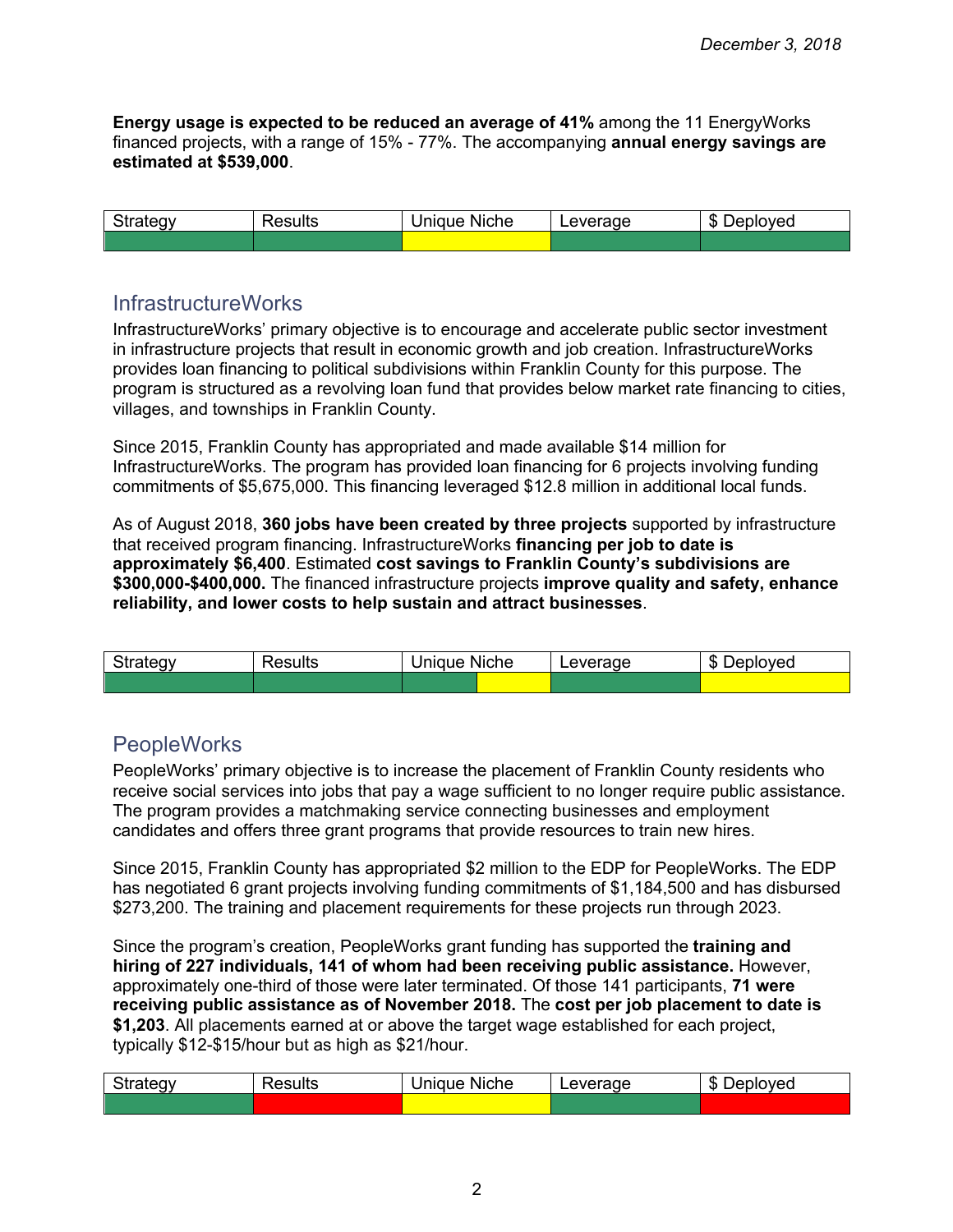# Options for Consideration

Options for improving the SmartWorks programs depend not only on the evaluation findings but the strategic direction Franklin County economic development efforts will take. Questions raised during this evaluation process have concerned how well the programs perform, but also whether they are the best use of county funds. The answer to the latter question is to be determined as the county completes its economic development strategic planning process. The options presented below, therefore, should be considered preliminary.

#### EnergyWorks: Transition

The EnergyWorks program has performed well and is consistent with strategic priorities, but the market has evolved and it appears that many of the county's objectives can be achieved through both private and other CFFA financing options. Assuming CFFA remains an important local player in energy finance for commercial properties, it is not yet self-sufficient as the early returns have only begun to replenish the loan fund. Considering ways to pursue unmet energy efficiency priorities for housing and industrial properties may be another transition option.

#### InfrastructureWorks: Build

InfrastructureWorks has performed slowly but surely, is achieving its cost-savings and investment objectives, and is consistent with strategic priorities. Program participants from Franklin County have praised its value and ease of use. Preparing for growth is already established as a regional priority among elected leaders and economic development stakeholders. InfrastructureWorks can serve as the platform for engaging, preparing, and helping Franklin County's political subdivisions make wise infrastructure investment decisions to support growth in a manner consistent with their own and regional economic development priorities.

#### PeopleWorks: Rethink

Despite significant effort and multiple attempts to revamp the program offerings to serve the intended market, the PeopleWorks program has not successfully accomplished its objective and much of the funding in its pay-for-performance structure has not been disbursed. It is important to note that the objective it set out to meet is very difficult to achieve and remains a challenge for most organizations. Options include eliminating the program and redirecting funds to another priority (workforce or otherwise), continuing to fund organizations like Per Scholas with an established track record (though this may not be a unique role), or building on other county efforts (such as Building Futures, initiatives serving the previously incarcerated, or a new policy direction to be provided by the poverty study). Additional options are likely to emerge from the strategic planning process.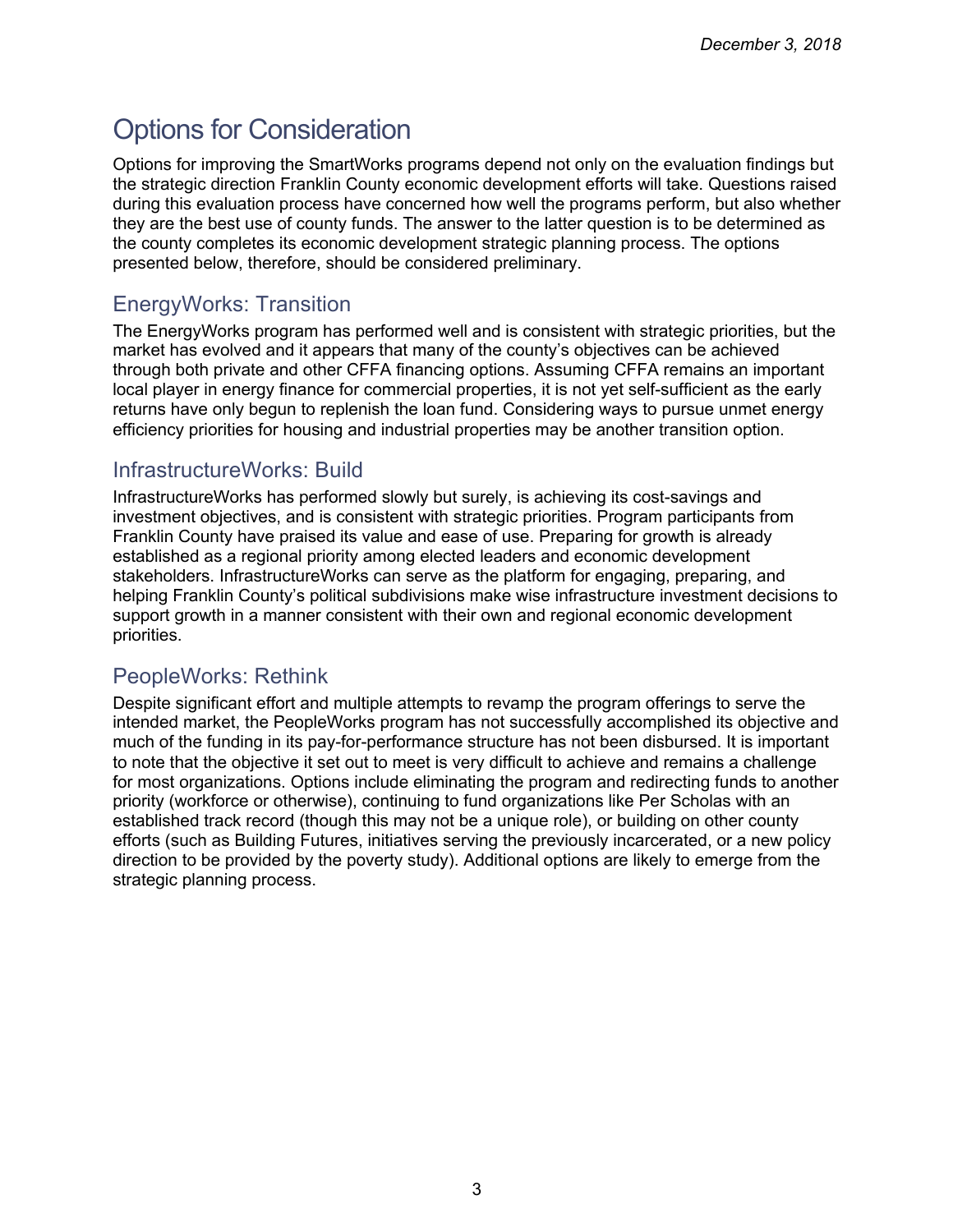# **EnergyWorks**

### **Description**

EnergyWorks is designed to increase the energy efficiency of existing and new facilities, resulting in lower energy costs, fewer carbon emissions, and economic growth in Franklin County.

The EnergyWorks program is an ongoing partnership with the Columbus-Franklin County Finance Authority (CFFA) to capitalize the Columbus Region Energy Fund, which provides loan financing to Franklin County businesses and nonprofit organizations for cost-effective energy efficiency improvements. EnergyWorks funds are granted to the CFFA and may be combined with other financing mechanisms (especially PACE) to get energy efficiency projects "across the finish line." Financing assistance encourages energy efficiency investments because it offsets the relatively high upfront costs that are required before ongoing, longer-term cost savings are realized.

The projects financed with EnergyWorks primarily involve the retrofit of existing buildings in use in Franklin County but have also included improvements to or redevelopment of derelict buildings and efficiency upgrades that exceed building code standards in new construction. Eligible uses of funds include but are not limited to heating and cooling systems, electricity improvements, and energy distribution technologies. Funds may be provided as a loan or bond financing with terms that have ranged from 12-19 years.

Since 2015, Franklin County has granted \$4.5 million to CFFA for EnergyWorks (\$1.5 million/year in 2015, 2017 and 2018. Funds were not appropriated in 2016 because at that time 2015 funds had not yet been spent. ).

CFFA has been able to package the money provided by Franklin County with other financing mechanisms to expand the total pool of funds available for lending. Specifically, CFFA has leveraged the \$4.5 million into \$6.9 million via a bond issuance, which in turn has been used to close on over \$10 million in loans or bond financing for 11 projects in Franklin County.

# **Objective**

#### **Increase energy efficiency in existing and new facilities in Franklin County**

This program's objective supports the following Franklin County strategic priorities:

- Commitment to environmental sustainability as expressed by Commissioners<sup>1</sup>
- Recommendations from the Franklin County Energy Study to reduce energy consumption in homes and businesses by 20%2
- Regional commitment to improving energy efficiency in residential and commercial buildings $3$

<sup>&</sup>lt;sup>1</sup> https://commissioners.franklincountyohio.gov/news/2017/franklin-county-receives-national-recognition-for and June 2017 Franklin County Resolution on Sustainability

 $^2$  http://www.morpc.org/news/franklin-county-energy-study-points-toward-the-future/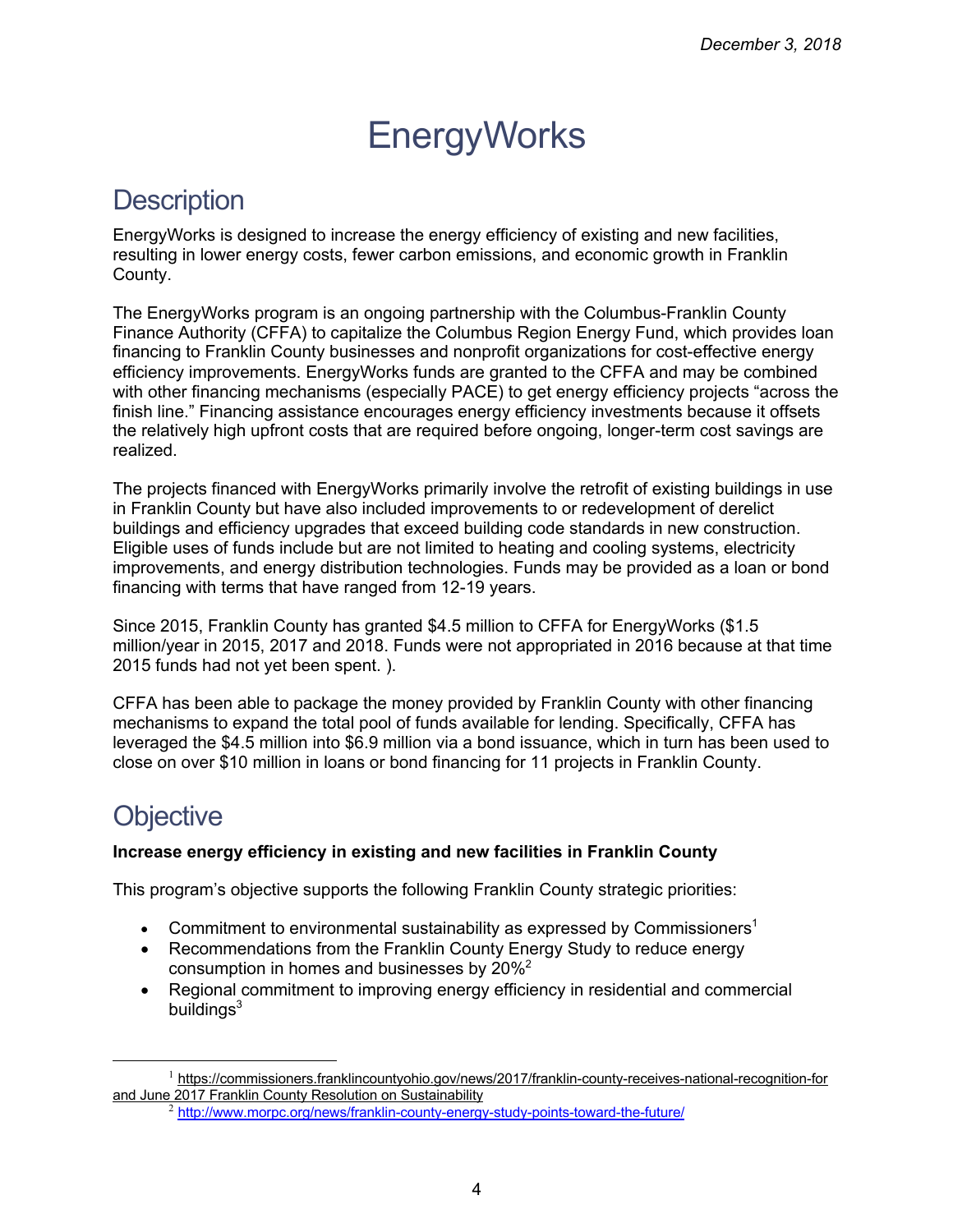# **Results**

EnergyWorks has provided financing to enable investments that reduce energy use in Franklin County commercial facilities. **Energy usage is expected to be reduced an average of 41%** among the 11 EnergyWorks financed projects, with a range of 15% - 77%. The accompanying **annual energy savings are estimated at \$539,000**.

The County's Energy Study includes a recommendation to reduce energy consumption in homes and businesses by 20%. The annual energy savings percentages from with EnergyWorks funded projects exceed that amount in eight out of eleven cases.

#### Other descriptive metrics:

As of September 2018:

- For every \$1 of EnergyWorks spending, the estimated value of energy savings is \$1.76
- The average EnergyWorks contribution to a project is \$630,000
- Among the 11 financed projects, 9 are retrofits of existing buildings, 1 is a redevelopment, and 1 is new construction
- Loan repayments of over \$220,000 (principal and interest) have been made to CFFA

# Example and Pipeline

525 Metro Place in Dublin is the most recent project financed with EnergyWorks funding. This retrofit project involved approximately \$934,000 from EnergyWorks structured as a twelve-year loan and is estimated to result in a 33% reduction in energy use.

The **current pipeline** includes 7 commercial projects with total demand for energy financing that would exceed \$9.3 million. Six projects are located in Columbus and one is in Sharon Township.

# Successes and Shortcomings

EnergyWorks contributions have capitalized the CFFA Energy Program. After a slow start while the project pipeline was built, the EnergyWorks funds have been leveraged and deployed for 11 qualifying projects. The pipeline and demand for financing have been growing.

The projects are expected to achieve their energy saving objectives. CFFA collects data for some projects on actual energy use and savings, but it is still too early to use this information to assess whether those savings match expectations, and this data has not yet been reported. Going forward, CFFA may consider if it can use the Energy Star Portfolio Manager<sup>4</sup> to track energy usage for commercial buildings where its funding has been used. This tool can be used to track energy consumption and would allow benchmarking, which would provide useful additional insights into program performance.

 $\overline{a}$ 

 $3$  insight 2050 Scenario Metrics

<sup>4</sup> EPA's online energy management and tracking tool enables the measurement and tracking of the energy and water performance of any building over time.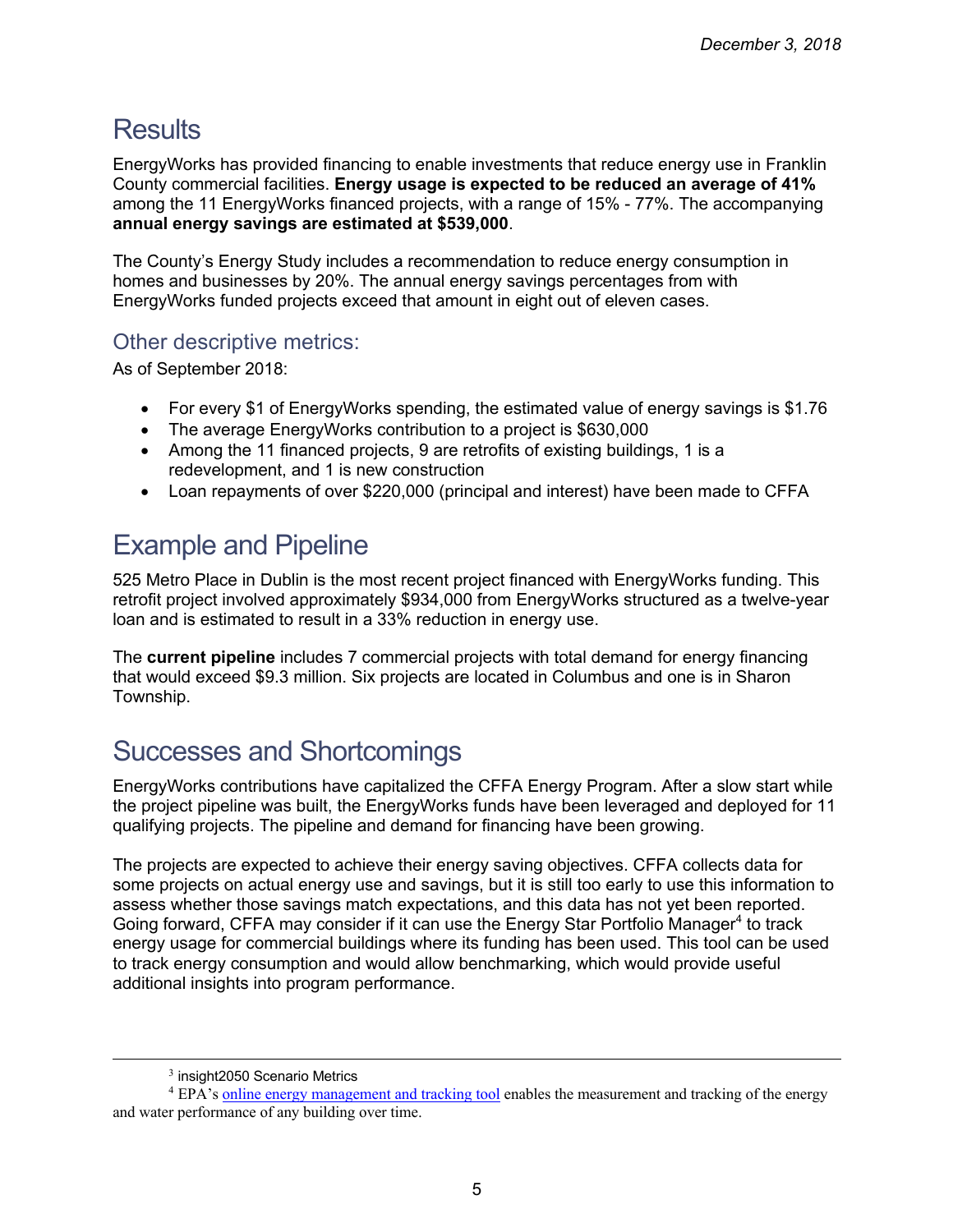One challenge area that was identified is the need to establish special assessment districts for each PACE project. Summit County, OH, has created a county-wide Energy Special Improvement District. It is worth exploring whether this approach would have a greater impact on the number of property owners pursuing energy savings investments than would additional funding from the county.

After reviewing other energy efficiency financing programs in Ohio<sup>5</sup>, it does not appear that other energy districts or finance authorities receive county-level contributions. Instead, supporting PACE financing and establishing Energy Special Improvement Districts appear to be the norm. Similarly, most benchmark communities outside of Ohio examined for this assessment do not appear to provide appropriations for commercial energy efficiency programs. As other capital providers and funds have entered the PACE market, the county may not need to sustain a long-term financial commitment to the Energy Fund in order for the county to experience continued reductions in energy use. This may create the opportunity to transition the county's focus to other energy efficiency priorities that are not being met through current programs, including assisting industrial properties and low-income households, as identified in the 2018 Energy Study.

### **Options**

 $\overline{a}$ 

- Use Energy Star Portfolio Manager to track and report on outcomes
- Plan for a transition away from county funding since other financing options have become available and more program income from repayments will become available for use
- Examine the viability of a county-wide Energy Special Improvement District
- Focus resources on other unmet needs in the energy efficiency market, by focusing on other property types such as small businesses, low-income households, and/or industrial properties

| $\sim$<br><br><u>.</u> | <br>$\sim$<br>es<br>ຣບເເຣ | .<br>'nique<br><b>Niche</b> | 100000<br>$\Omega_{\rm ML}$ | ⋒<br>oved<br>יי<br>.<br>۰D |
|------------------------|---------------------------|-----------------------------|-----------------------------|----------------------------|
|                        |                           |                             |                             |                            |

<sup>5</sup> NEO Advanced Energy District, Development Finance Authority of Summit County, NOPEC, NEODFA, Lake County Ohio Port and Economic Development Authority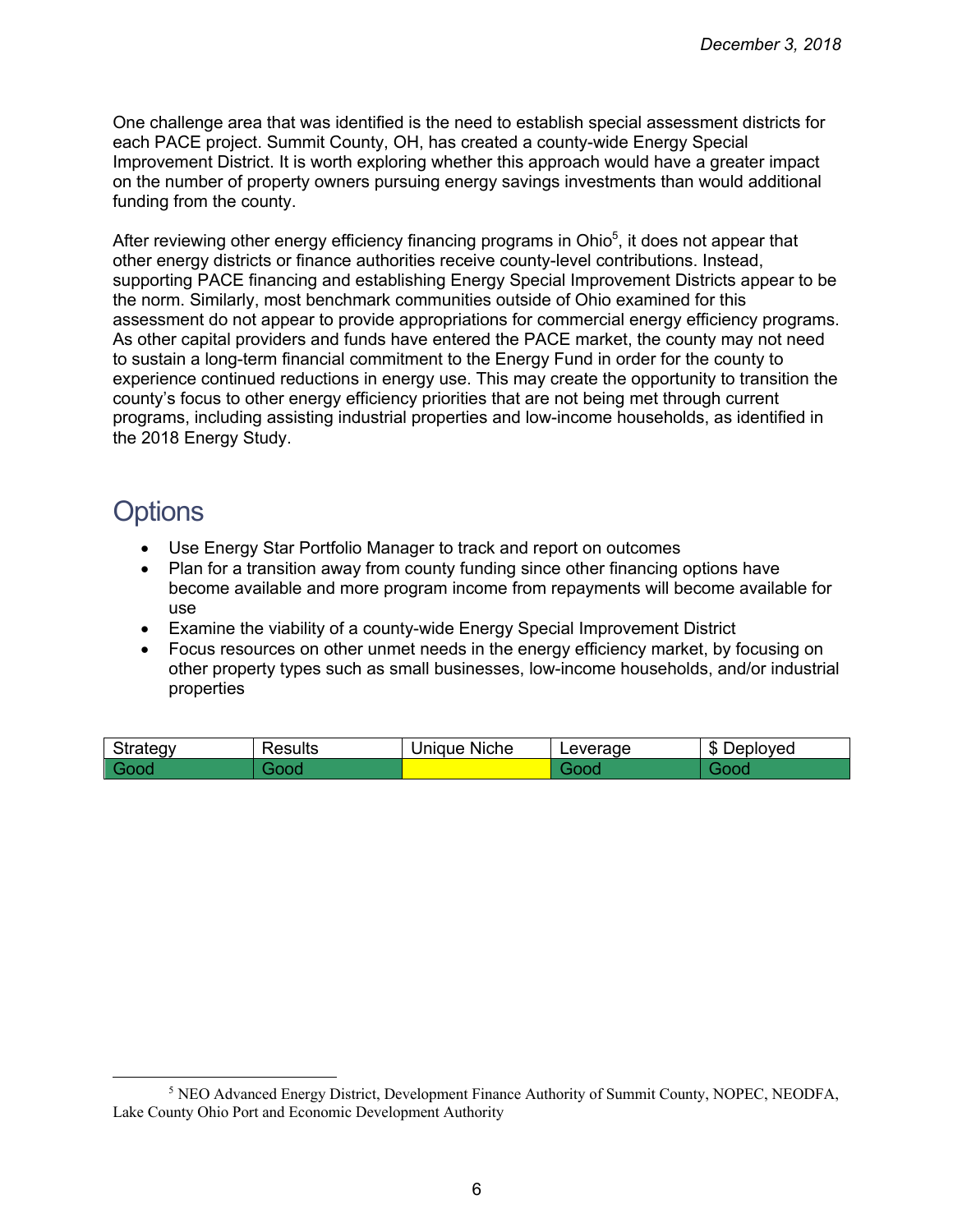# **InfrastructureWorks**

# **Description**

InfrastructureWorks provides loan financing to political subdivisions within Franklin County for public infrastructure projects that support economic development. The program is structured as a revolving loan fund that provides below market rate financing to cities, villages, and townships. InfrastructureWorks keeps costs down for municipalities and accelerates beneficial projects.

InfrastructureWorks may support any publicly owned infrastructure (including transportation, energy, water and telecommunications) that is related to a project that will encourage economic growth, create and/or retain jobs, and/or increase sales tax revenues. The program fills a financing gap for economic development related infrastructure investments that fall between those that are small enough to be easily financed from a municipality's general funds and those that are large enough to merit bond financing. Projects generally are valued in the \$2.5-\$5 million range.

Loans are capped at 50% of total project cost and may reach up to \$1,000,000 (depending on the current available fund balance); however projects deemed to be "catalytic" in nature can exceed \$1,000,000 in financing.<sup>6</sup> The loan funds are distributed as reimbursements for eligible costs. Each loan is repaid with interest by the borrowing municipality, typically over a ten-year period.

In 2016, Franklin County adopted an open cycle for applications because the original semiannual funding rounds inadvertently restricted community interest and ability to access funds. At this time, the County also increased the maximum loan amount and made the City of Columbus an eligible, but limited, applicant.

This program is also referred to as the Franklin County Infrastructure Bank (FCIB).

Since 2015, Franklin County has appropriated and made available \$14 million to the EDP for InfrastructureWorks (\$3.5 million/year for 2015-18).

To date, InfrastructureWorks/FCIB has provided loan financing for 6 projects involving funding commitments of \$5,675,000. This financing has leveraged \$12.8 million in additional local funds.

# **Objectives**

 $\overline{a}$ 

**Encourage and accelerate public sector investment in infrastructure projects that result in economic growth and job creation.** 

 $6$  See - Draft Internal Plan & Guidelines document resulting from the 2016 program changes.

<sup>&</sup>quot;Catalytic projects are those that will foster significant economic development and/or involve significant cooperation between multiple jurisdictions and other public entities. Should the current available balance of the FCIB exceed \$2,000,000, projects that have been determined to be catalytic in nature by EDP, the Loan Advisory Board, and the Board of Commissioners would have access to a maximum loan amount that is equal to 50% of the infrastructure project costs, up to 50% of the current available balance of the FCIB. Catalytic projects are subject to increased review and scrutiny, including by County Administration"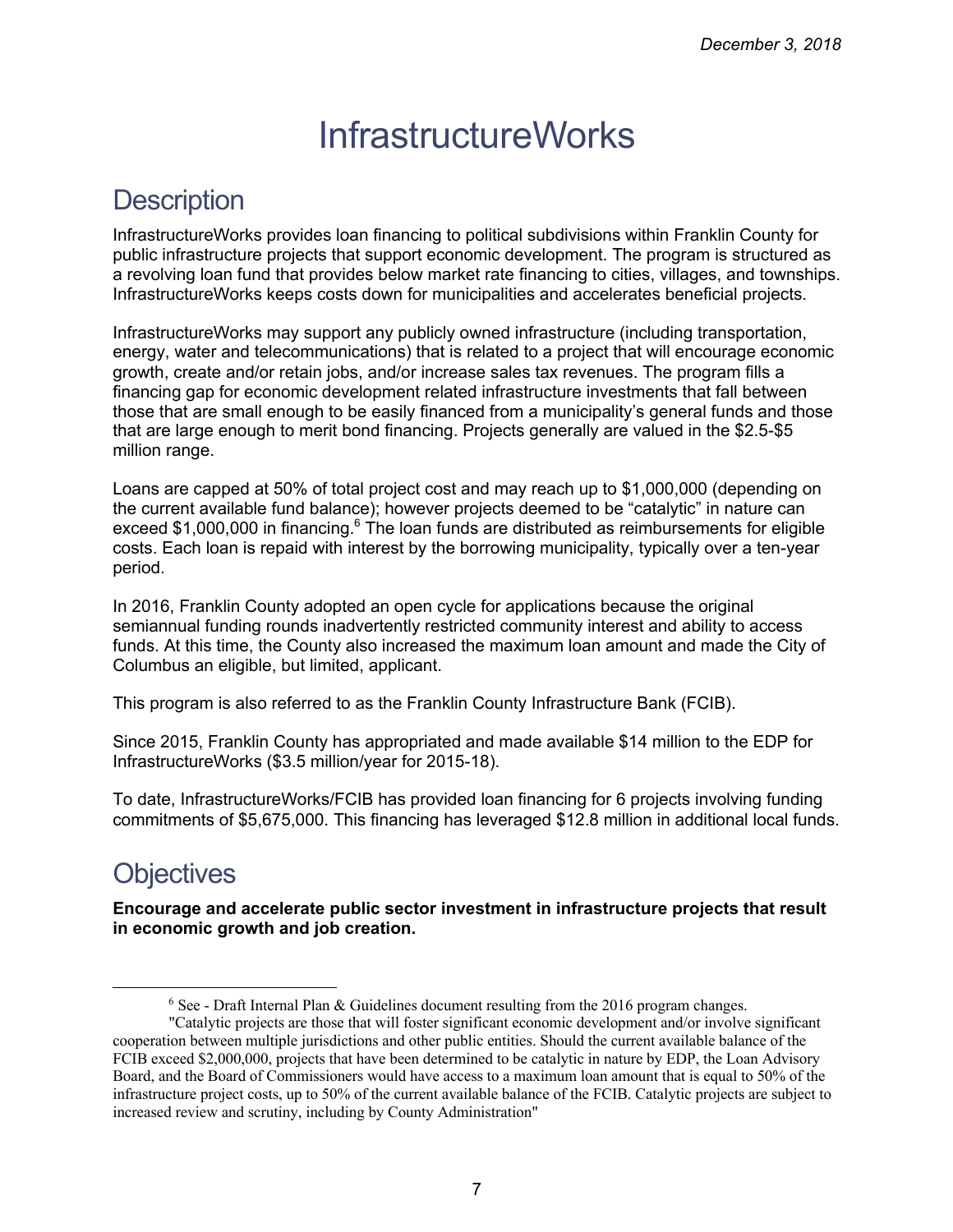The loan recipient (municipal government) reports job creation data to Franklin County annually. Job creation commitments must be met over a four-year period.

The primary program objective is to support projects that result in job creation, but several other expected outcomes have also been articulated<sup>7</sup>:

- Increase capital investment and taxes generated
- Leverage other financing and funding sources (ratio of other funds to FCIB financing)
- Shift infrastructure investment to those with greater direct economic impact
- Provide financing for smaller projects and gap financing for larger projects
- Build EDP's financing expertise
- Become a self-sustaining fund by the end of the five year capitalization period

This program's objectives support the following Franklin County strategic priorities:

- Promote job creation, strategic economic development, and fiscally sustainable government operations<sup>8</sup>
- Coordinate economic development with other local governments<sup>9</sup>
- Fill gaps in economic development programming to support the growth and development of political subdivisions within Franklin County<sup>10</sup>
- Assist in the establishment or expansion of industrial, commercial, or research facilities<sup>11</sup>
- Support the regional commitment to job creation and capital investment<sup>12</sup>

### **Results**

As of August 2018, **360 jobs have been created** by three projects supported by infrastructure that received InfrastructureWorks financing.

- City of Upper Arlington Municipal Fiber Network: 250 jobs
- City of Whitehall North Hamilton Road: 90 jobs
- Village of Marble Cliff Cardigan Avenue: 20 jobs

Job tallies are an important but insufficient economic development indicator for a program like InfrastructureWorks. Infrastructure financing programs are one type of economic development work that helps generate a broader set of **community and business benefits** that can be reported. Accordingly, the Ohio State Infrastructure Bank includes project descriptions summarizing financed improvements in its Annual Report.

Benefits from infrastructure upgrades include more attractive, functional, and safe business districts, which enables commercial and industrial growth. InfrastructureWorks-supported projects include:

 $7$  FCIB Policy Brief, October 2014

<sup>8</sup> https://commissioners.franklincountyohio.gov/roles

<sup>9</sup> Ohio Revised Code Section 307.07

<sup>10</sup> Economic Development Department Philosophy and Goals

<sup>&</sup>lt;sup>11</sup> Ohio Revised Code Section 307.64

<sup>12</sup> Columbus Region Performance Dashboard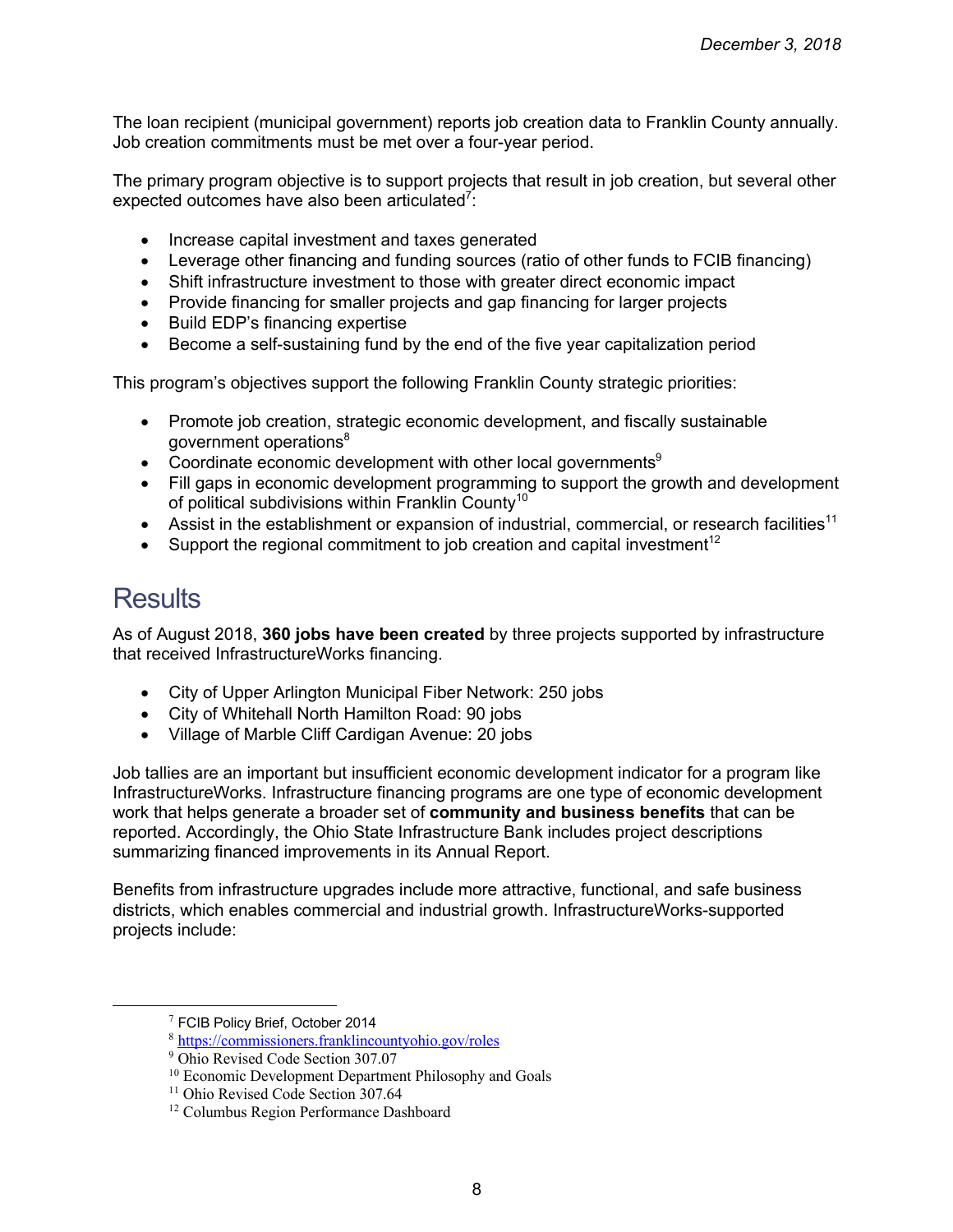- Marble Cliff waterline improvements to reduce the number of breaks, assure water flow to residents, serve the Highway Business District, and attract and maintain businesses.
- Whitehall improve several aspects of a jobs corridor to enhance road safety and quality to serve existing businesses and support new jobs and future investments in a redeveloping area.
- Grandview Heights improve streets and provide pedestrian amenities to accommodate expected growth in jobs and residents; supports ongoing development projects that have generated increased traffic and required upgrades.
- Grove City roadway improvements to improve safety and reduce congestion along with water and sanitary sewer installations to support a planned medical facility plus other medical, hospitality, retail and logistics opportunities

InfrastructureWorks has also helped finance local fiber networks to 1) improve service and lower costs to local government and their partners (such as school districts), and 2) provide superior service to businesses and, in some cases, offer inexpensive, high-speed connectivity as an incentive to attract new businesses. New research has begun to quantify the value to local governments of increased broadband speed, suggesting that a 1% increase in broadband speed causes household income to rise by 0.113% and housing permits by 0.036%*. <sup>13</sup>* Within Franklin County, Dublin attributes thousands of jobs to its ability to offer free fiber to companies. Relevant projects funded by InfrastructureWorks include:

- Grove City installation and operation of a fiber network to serve government needs, partners such as the school district and SWACO, and current and future businesses, all at a lower cost.
- Upper Arlington installation of a fiber network to serve public institutions (local government and partners, such as schools) and private organizations, including a medical facility and commercial businesses in a redeveloping area of the city. The network will ultimately be available to residents. The network will lower costs and is expected to help attract more new businesses.

Another InfrastructureWorks objective is to **reduce project financing costs** for Franklin County's political subdivisions. The program's low interest rates save Franklin County's cities and villages money compared to the cost of bond debt. Rough estimates based on the difference in the FCIB interest rate (1.26-1.9%) compared to bond issuance interest rates (generally 2.4-4%) suggests a **total cost savings exceeding \$300,000** across the program. FCIB fees are also lower, resulting in additional savings of an estimated 1.5% per \$1,000,000 project, compared to financing the project entirely through a bond issuance.

Accessing InfrastructureWorks funds also allows municipalities to preserve their local debt capacity (since a smaller portion of the project is funded with bonds), use FCIB money as part of their local match to access other grant or loan funds (thereby reducing their upfront cost and further leveraging the FCIB contribution), and access funds faster to accelerate the project start date (relative to other funding sources). Grantees have praised the program's ease of use and

 $\overline{a}$ 

<sup>&</sup>lt;sup>13</sup> Greasing the Data Engine: Economic Impact and Legislative Success of Information and Communication Technologies (ICT) at Local and National Levels. Aindrila Chakraborty, University of Connecticut. June 2018.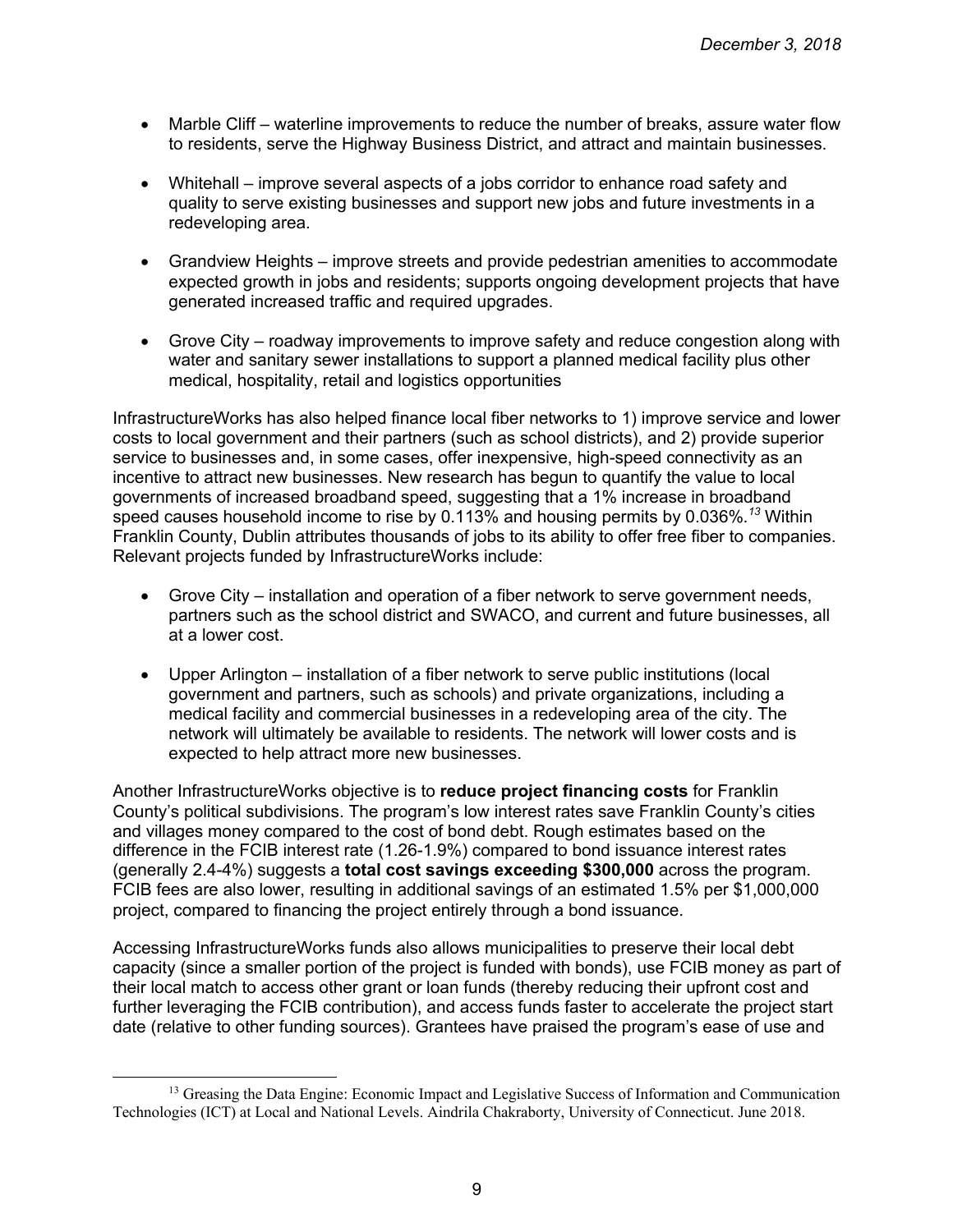customer service, emphasizing the program's value to locations with small staffs that may not have extensive financing expertise.

#### Other descriptive metrics

- Six projects have received InfrastructureWorks financing. Three have not yet reported job creation data.
	- o 3 approved in 2015
	- o 1 approved in 2016
	- o 2 approved in 2017
- The total job creation commitment associated with these 6 projects is 887 by 2021
- The three projects that have provided data have reached 360 out of their total commitment of 390 jobs. Their full job commitment must be met by October 2019.
- Spending per job: \$6,400
- Total value of funded projects: \$18.5 million (\$5.7 million from InfrastructureWorks)
- Funds leveraged: \$12.8 million
- Total Available to Lend: \$8.3 million (\$14m-\$5.675m)
- Loan repayments to date: \$360,000
- Loan Range: \$125,000 \$2,000,000
- Loan Average: \$945,833

Repayments on their own are not likely to make the FCIB self-sustaining by the end of 2019. Total repayments (interest and principal) for 2017-2019 will be \$1,140,312 – sufficient for one "average" project. When combined with the total "available to lend," FCIB should have enough funds for the next few years given past lending levels, but the total may not be sufficient for an expansion in demand.

# Example and Pipeline

The City of Grove City Municipal Fiber Network is the most recent InfrastructureWorks-funded project. The project involves the construction of a 10 Gbps Fiber Optic Network to connect the Central Ohio Fiber Network, which previously did not extend south of I-70. The network will be operated by the City of Grove City in partnership with several other local entities. The Fiber Network will support a new Ohio Health facility and is also anticipated to help Grove City attract new investment in the manufacturing and advanced fabrication sectors. Franklin County approved a \$2 million loan to the City, which will leverage \$2.8 million in other sources of funds and includes a commitment to create 100 jobs by August 2021.

The **current project pipeline** includes 2 projects in the pre-application stage and 3 in preliminary discussions.

### Successes and Shortcomings

InfrastructureWorks is well-managed, supports multiple county priorities, and is generating positive results whether measured by jobs, community and business benefits, or cost savings to Franklin County subdivisions. The EDP is responsive and has implemented changes to make the program easier for municipalities to use, including implementing an open application cycle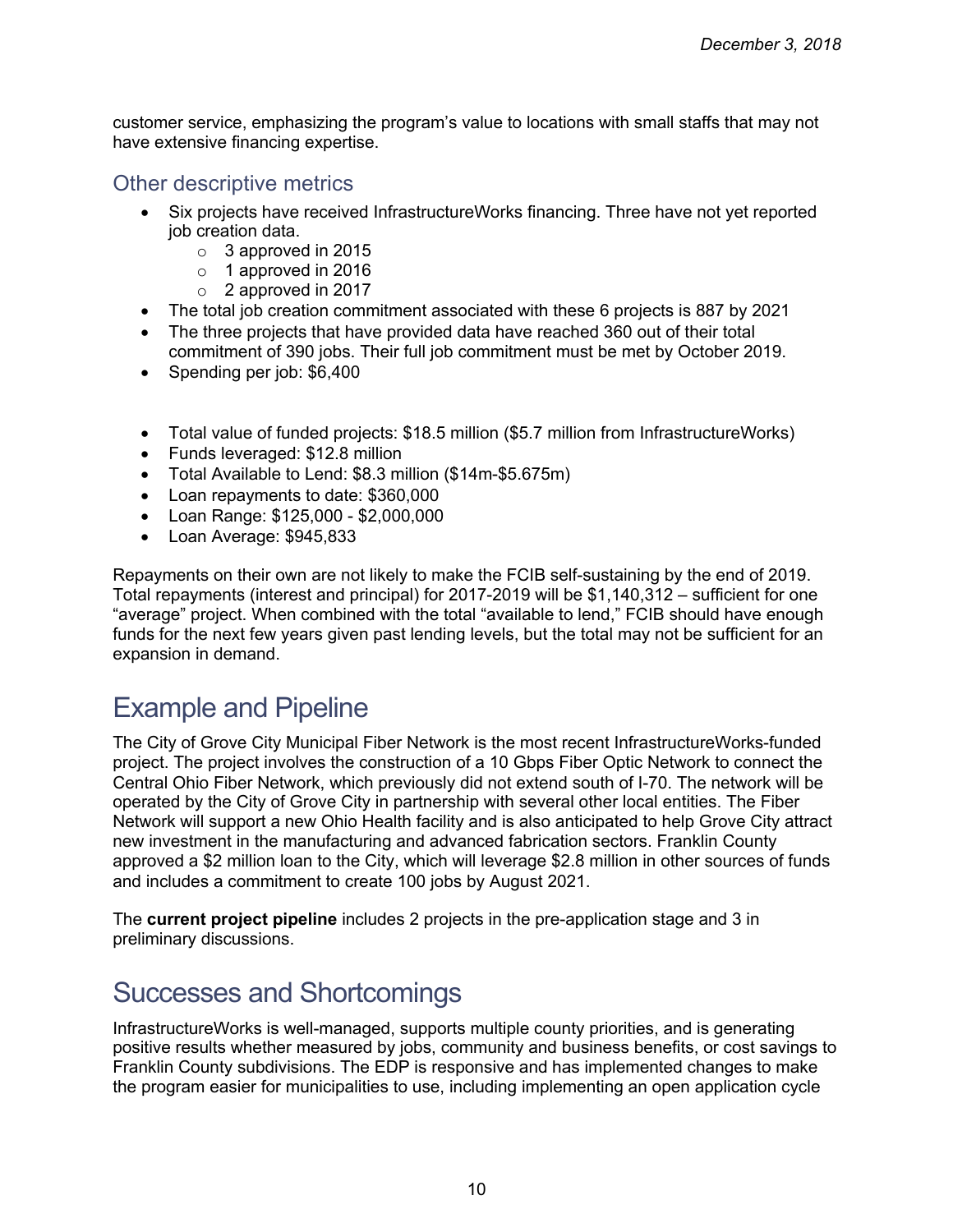and raising the maximum loan amount. It has developed a scoring template to facilitate upfront project review.

However, the volume of lending activity has been less than expected and substantial funds remain unspent. Given the positive feedback from program participants on value and ease of use, it does not appear that demand is held back by overly complicated administrative rules. Instead, it is likely many of the intended recipients are not yet aware of or are not yet comfortable with this relatively new financing mechanism. Several stakeholders have mentioned the lack of staffing and financing expertise at the village and township levels. Accordingly, the EDP may need to devote more resources to conduct outreach to build the project pipeline.

Regional growth projections give this program new urgency and new opportunity. Economic development stakeholders and county leaders have consistently noted that the region must prepare for expected growth, and, specifically, that Franklin County's political subdivisions are a critical component of any successful regional approach. They must either step up and guide growth in ways that are consistent with their own economic goals, or they will find themselves with less say over how that growth will affect their communities. At the same time, there is concern that staff and leadership at the village and township level may lack the capacity to be fully prepared. InfrastructureWorks and the EDP can play a leadership role to engage and prepare Franklin County's political subdivisions to make infrastructure investment decisions that are beneficial locally and regionally.

# **Options**

- Consider preparing a more complete Annual Report modeled on the State Infrastructure Bank
- Conduct more outreach to promote the program. Two specific suggestions from past participants include speaking at the monthly meeting of local finance directors organized by MORPC and the local government conference organized annually by the state auditor.
- Use InfrastructureWorks to leverage a broader conversation with Franklin County subdivisions on preparing for growth in a manner consistent with local economic development priorities
- The broader conversation may include transportation investments. Explore how InfrastructureWorks may interact with Transportation Improvement Districts in the region, as the County considers whether to pursue TIDs.

| ategy | Raculta | .<br><b>Niche</b><br>Jniaue | everage<br>ີ | œ<br>วvea<br>эн<br>∸י<br>ъĐ. |
|-------|---------|-----------------------------|--------------|------------------------------|
|       |         |                             |              |                              |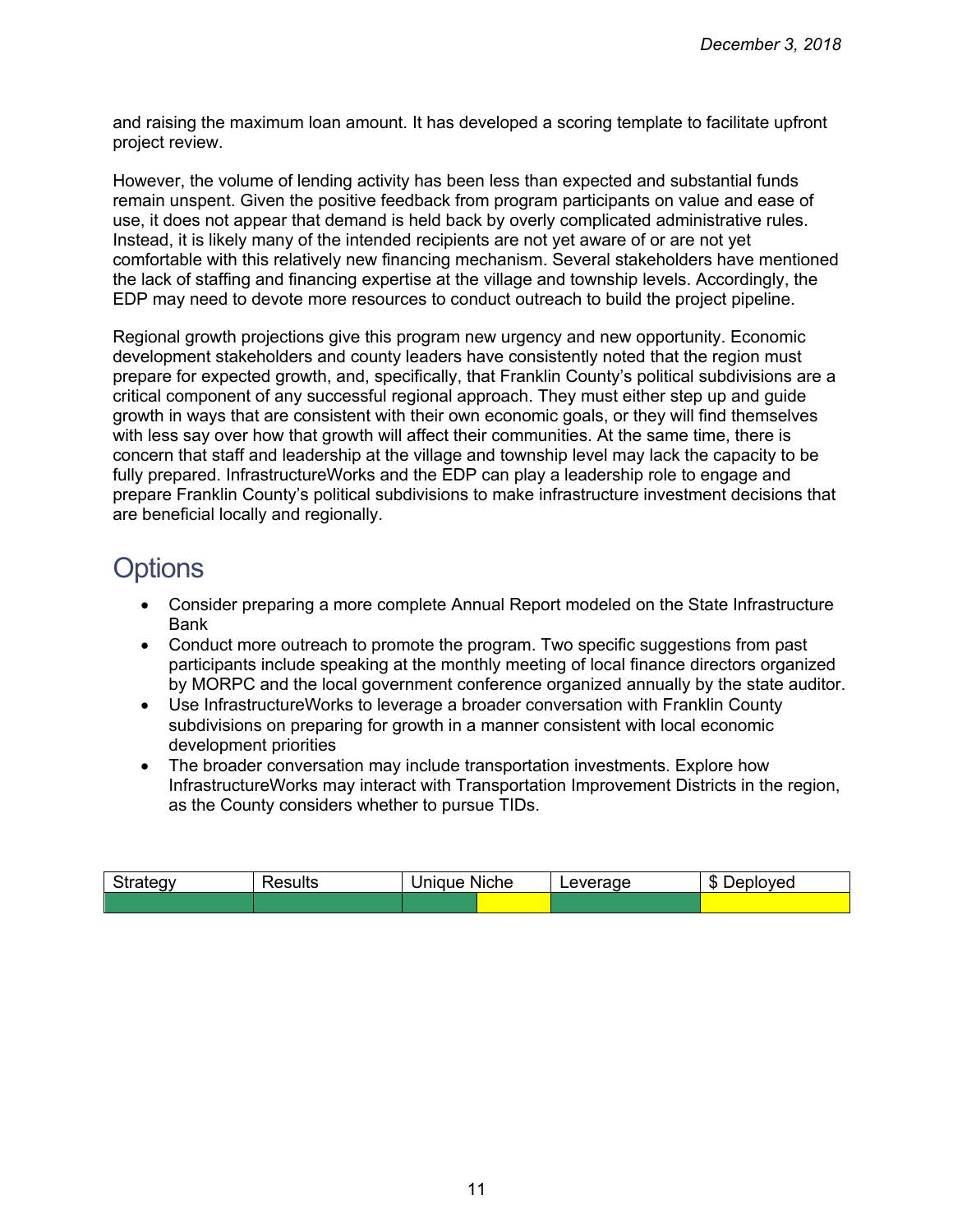# **PeopleWorks**

### **Description**

PeopleWorks facilitates private sector employment and training for low-income residents who currently receive public assistance. The program provides a matchmaking service connecting businesses and employment candidates and offers three grant programs that provide resources to train and hire participants.

- **Workforce navigation (matchmaking):** Serves local employers interested in hiring individuals receiving social assistance by connecting Franklin County social service recipients to the employer. EDP has worked with 36 county, non-profit, and other public agencies to facilitate recruitment of candidates.
- **New Employee Training Grant (NET-G):** Reimburses employers up to 25% of the cost of training new hires. "The primary goal of the NET-G program is to provide a pathway for individuals to acquire the job skills needed to maintain full-time employment and leave public assistance." The typical grant term has been 3-5 years to meet placement goals. (*Hire then train*)
- **Innovative Partnership to Upskill a Trade Training Grant (INPUT-G):** Reimburses business-led industry groups (INPUTs) up to 25% of the cost to train job seekers in their industry. The training must result in a full-time job for trainees who finish the program. This grant is not limited to individuals who receive public assistance, but the goal is placement of program graduates into jobs with a wage or salary high enough to no longer require public assistance. (*Train then place*)
- **Career Oriented Continuing Education and Placement Training Grant (CONCEPT-G):** Reimburses educational and non-profit organizations up to 25% of costs for training and placing public assistance recipients into employment. However, this grant is not limited to individuals who receive public assistance. The required minimum enrollment for training programs is 10 trainees. The goal is placement of program graduates into living wage employment. The typical grant term is 3 years to meet training and placement goals. (*Train then place*)

Since 2015, Franklin County has appropriated \$2 million to the EDP for PeopleWorks (\$500,000/year for 2015-2018).

Under the PeopleWorks program, the EDP has negotiated 6 grant projects involving funding commitments of \$1,184,500 and has disbursed \$273,200. The training and placement requirements for these projects run through 2023. As of November 2018, 227 of the required 834 job placements have been met.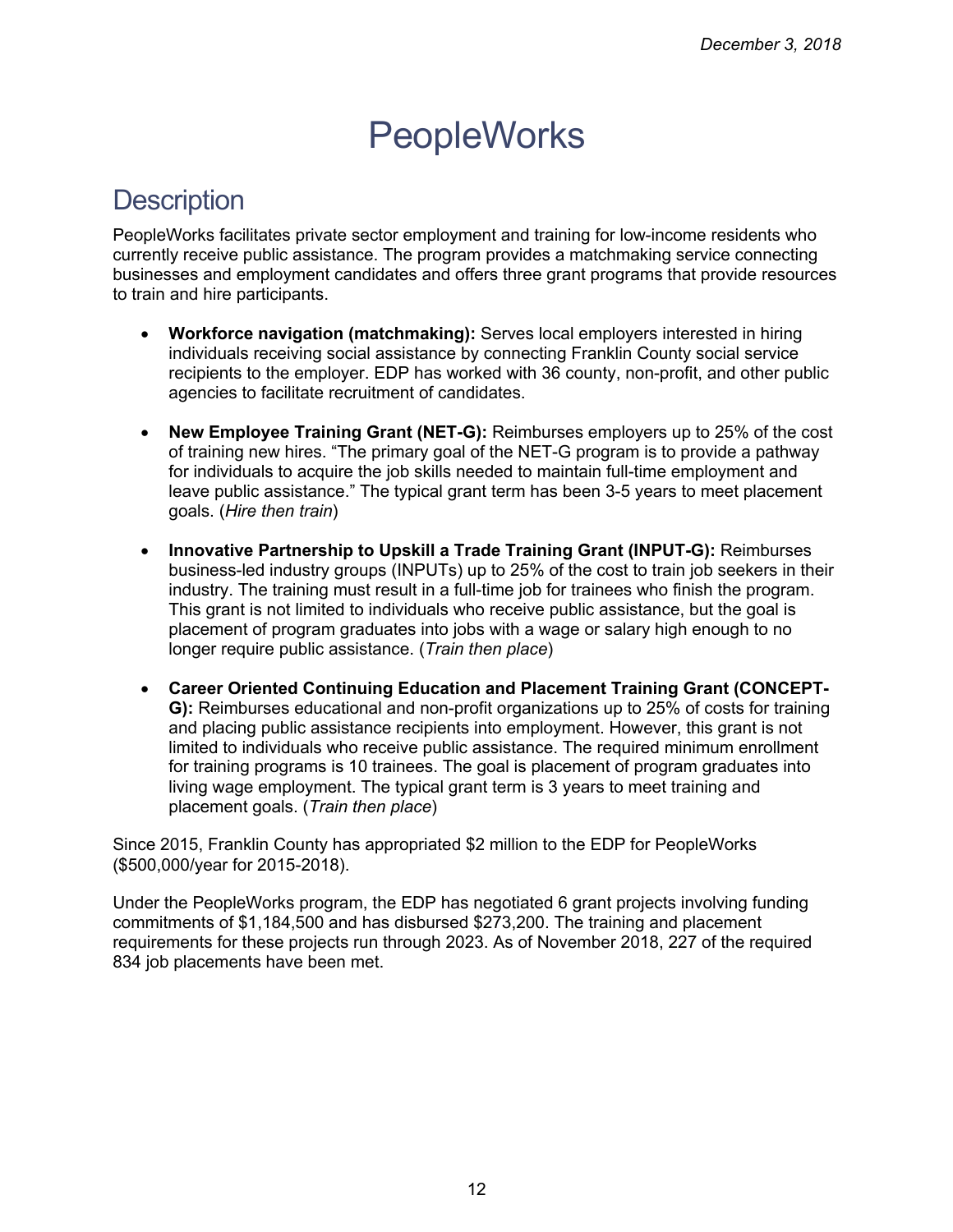### **Objective**

**Increase the placement of Franklin County residents who receive social services into jobs that pay a wage sufficient to no longer require public assistance.<sup>14</sup>**

This program's objective supports the following Franklin County strategic priorities:

- Improve the economic welfare and economic opportunities of the citizens of Franklin County<sup>15</sup>
- Promote job creation and provide supportive health and human services<sup>16</sup>
- Use EDP programs to play a role in lifting residents out of poverty<sup>17</sup>
- Contribute to a decreased need for public spending, especially on social services, through EDP programs
- Support the regional commitment to increasing per capita income and reducing the poverty rate<sup>18</sup>

# **Results**

 $\overline{a}$ 

Since the program's creation, PeopleWorks grant funding has supported the training and hiring of 227 individuals. 66 of the original 227 placements were terminated, resulting in **161 active placements (71%)**.

PeopleWorks requires placements prior to reimbursement, so the program placement rate is 100%. Pay-for-performance is not the standard structure for workforce training programs; good target placement rates for workforce programs serving adults are clustered around 80%.<sup>19</sup> A detailed study of similar<sup>20</sup> programs (including Per Scholas) revealed a range of 30-60% for placements in specified industry sectors. Further, 60-80% of participants from these programs were still employed full-time after two years.<sup>21</sup> This suggests that the 71% active placement rate for PeopleWorks is well within the range one would expect.

An estimated 141 (62%) of total placements were individuals who had been receiving public assistance. 51 of these have a status of terminated, resulting in approximately **90 active placements for individuals who were receiving public assistance.**

<sup>&</sup>lt;sup>14</sup> "All components of PeopleWorks will be evaluated based on the number of public recipients successfully placed and retained in full time, sustainable living wage employment." Ch. 5 Franklin County PeopleWorks Program Summary, 2/13/15.

<sup>&</sup>lt;sup>15</sup> Ohio Revised Code Section 307.64

<sup>16</sup> https://commissioners.franklincountyohio.gov/roles

<sup>&</sup>lt;sup>17</sup> Economic Development Department Philosophy and Goals

<sup>&</sup>lt;sup>18</sup> Columbus Region Performance Dashboard

<sup>&</sup>lt;sup>19</sup> For example, see the Per Scholas annual report and Alexandria/Arlington Regional Workforce Council target placement rates.<br><sup>20</sup> WorkAdvance is a New York City program implemented by four different providers, including Per

Scholas. "WorkAdvance goes beyond the previous generation of employment programs by introducing demanddriven skills training and a focus on jobs that have career pathways. . . . A major component of the WorkAdvance model . . . is training offering industry-recognized certifications, reflecting the hypothesis that skill acquisition is necessary for advancement. The model also requires providers to be far more employer-facing than traditional training programs. . ."<br><sup>21</sup> Encouraging Evidence on a Sector-Focused Advancement Strategy. Two-Year Impacts from the

WorkAdvance Demonstration. MDRC. August 2016.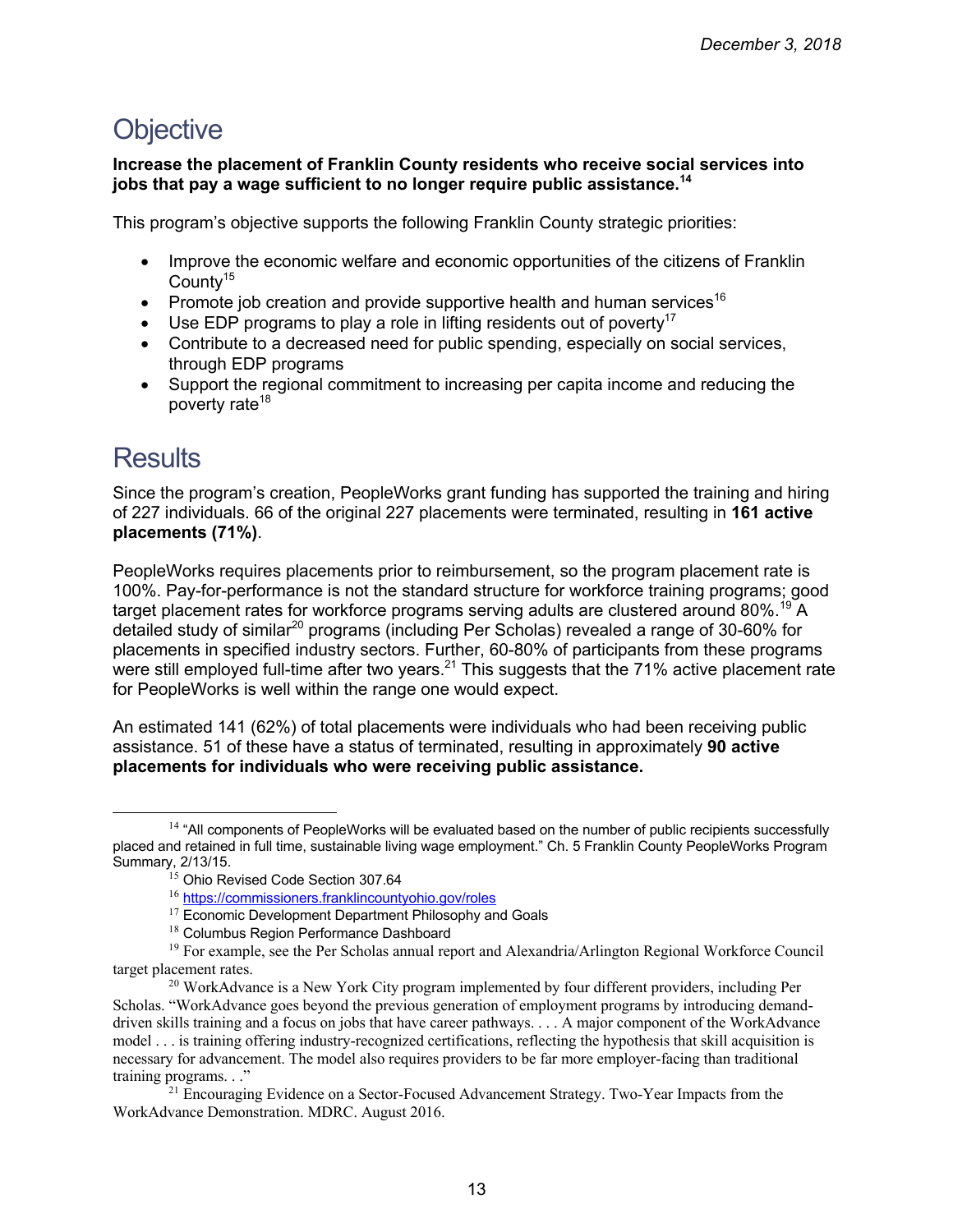**All placements earned at or above the target wage established for each project**, typically \$12-\$15/hour but as high as \$21/hour. The average wage for placements across projects ranged from \$11.73/hour to \$24.78/hour.

Franklin County data indicate that of the 141 PeopleWorks participants who had an active case number when placed, **71 were receiving public assistance during November 2018.**

#### Other descriptive metrics

As of November 2018:

- 16 employers hired an estimated 130 employees after working with the Workforce Navigation service
- \$694,500 has been awarded and \$77,700 disbursed through the NET-G program to three grantees. These grantees have committed to 494 jobs, with 104 placements to date
- No money has been awarded through the INPUT-G program
- \$490,000 has been awarded and \$195,500 disbursed through the CONCEPT-G program to three grantees. These grantees have committed to 340 jobs, with 123 placements to date

Most grant terms are still ongoing. One CONCEPT-G grant started in 2015 has been completed, resulting in 13 placements compared to 100 that were projected. The other grantees continue to demonstrate incremental gains. There has been one new grantee since November 2016.

The cost per job placement to date is \$1,203. If all program commitments are met, the cost per placement would be slightly higher at \$1,420. This is a low cost per placement because the program rules limit reimbursements to 25% of costs. By way of comparison, the building Futures program cost per placement appears to be \$10,000-\$11,000.

### Example and Pipeline

Fortuity Calling, which provides inbound third-party call center services to companies, is the most recent PeopleWorks-funded project. Franklin County approved a \$500,000 NET-G grant for the company to train and hire 300 eligible individuals over a 5-year period beginning in May 2018 into jobs paying \$11-\$15/hour.

The **current project pipeline** includes 14 active employers, 3 placement agencies, and 3 future employers/training programs.

### Successes and Shortcomings

The PeopleWorks programs have made progress toward their stated objectives and resulted in benefits to Franklin County residents. PeopleWorks funding has led to successful outcomes (job placements) at a relatively low cost. The program is well-run and thoroughly documented.

Overall, however, PeopleWorks has had a limited impact on the challenge it set out to address. The number of projects, distributions and placements since 2015 has been low. The program is under-subscribed, with approximately \$800,000 in available funding that has not been obligated.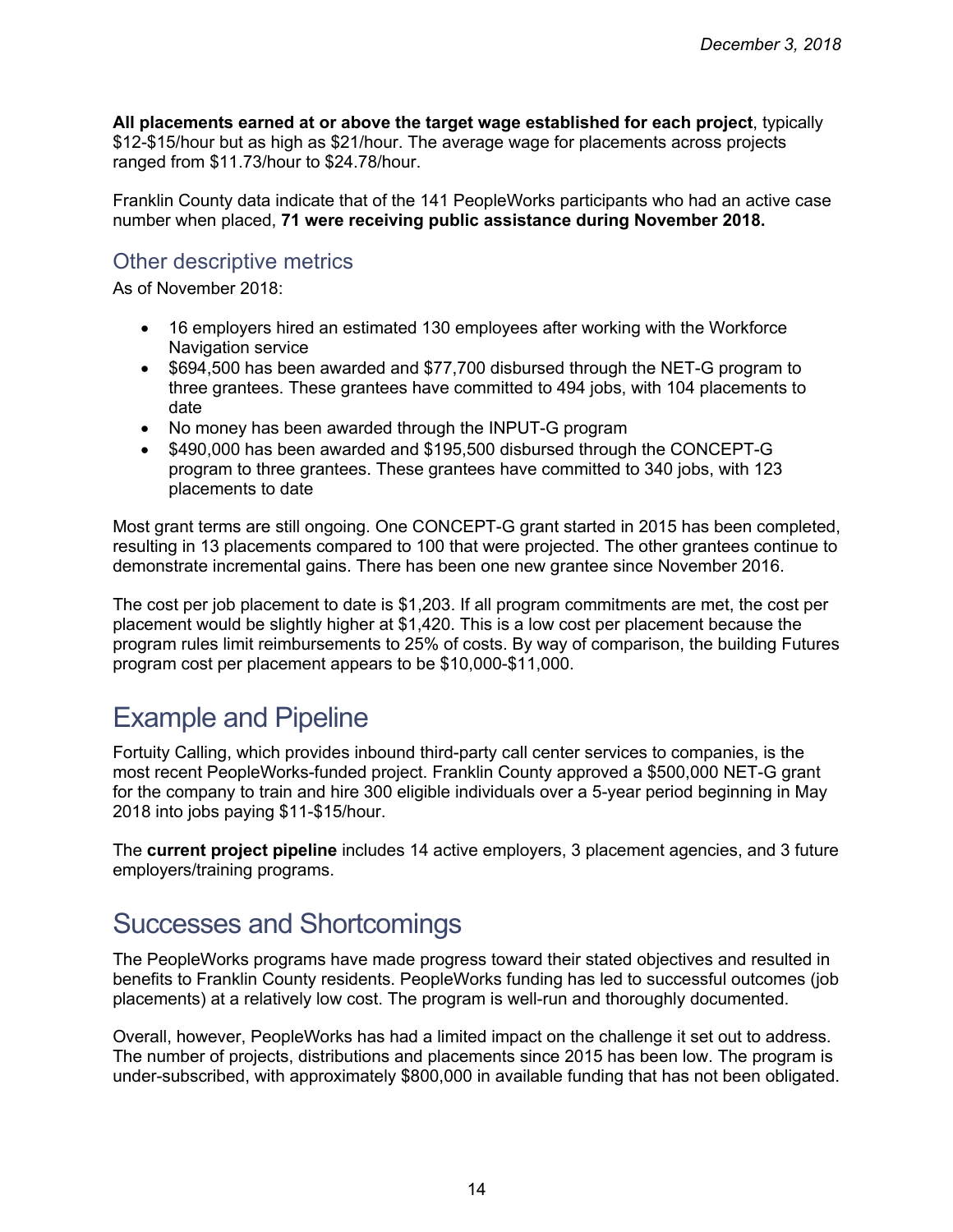There are currently no applicants (beyond one extension request) and the pipeline of active prospects has remained small even as the program has become more established.

The relatively small benefit (reimbursement for 25% of eligible training costs) may deter businesses from applying, and some may find it difficult to ensure compliance with the program rules. One grantee interviewed for this project was very positive about the county's support but noted that the reporting requirements and pay-for-performance structure were unique among funders, increasing the administrative burden associated with documenting compliance with the PeopleWorks grant terms.

The program evolved from its original intent of meeting the hiring needs of employers by connecting them with potential workers who are currently receiving social services. Its recent projects, including Fortuity Calling, are grants to organizations that train and place individuals (who tend to have low incomes or barriers to employment but are not necessarily receiving social services) in employment. In these cases, the EDP no longer serves as the connection to local employers.

This shift to a social services orientation from an employer-centered focus has been sensible given the core objective of helping individuals who receive social assistance to find jobs that pay well. Training alone is often inadequate, while ongoing support and wraparound services before, during and after placement are needed for successful placements. However, it is not clear that the EDP is the best organization for this role – or that this role is the best fit for the EDP.

The five-year program sunset date and the current county focus on poverty initiatives give Franklin County the opportunity to consider other options for this funding that may generate greater impact relative to its core objective: helping Franklin County residents earn a good wage to move people out of poverty.

### **Options**

Within PeopleWorks, options could include:

- Raise the funding limits beyond 25% of costs and ease some administrative reporting requirements
- Return to the original intent of serving employers' training needs, with less focus on placements for individuals on social assistance
- Eliminate INPUT-G. This program element has not been used and there is no evidence of demand for the program.
- Eliminate the matchmaking component of the Workforce Navigator position. While the EDP did generate some interest among some employers, the larger challenge was identifying ready-to-work individuals from social service agencies that were good candidates for placement. This process generated a limited number of leads and placements, but it was not efficient and has been superseded by the grant-making elements of PeopleWorks.

Thinking beyond PeopleWorks:

- Redirect funds to another priority (workforce or otherwise)
	- $\circ$  Continue to fund organizations like Per Scholas that have an established track record in accomplishing training and placement objectives. However, this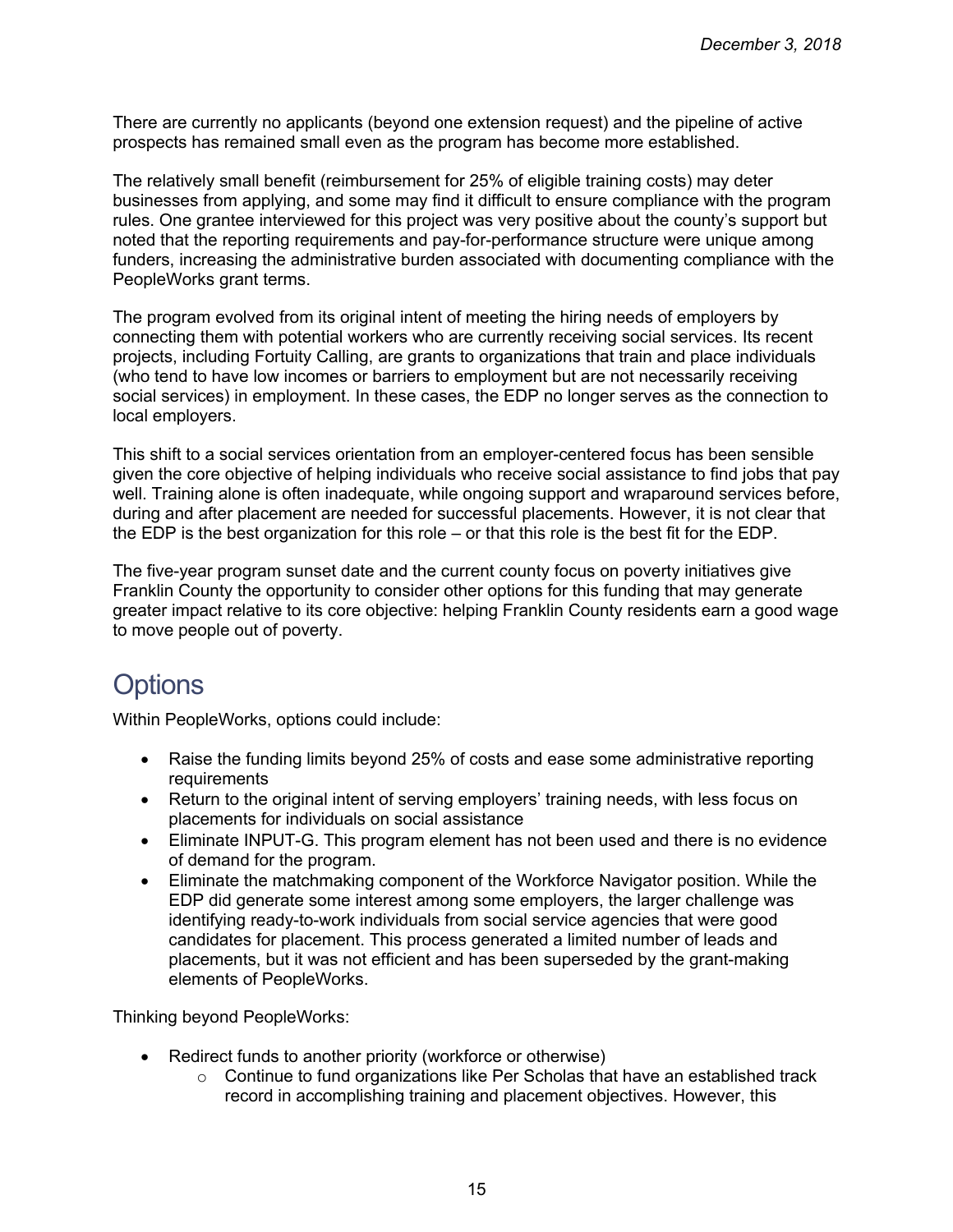approach may not be compelling as it would move the EDP workforce activities from a "doing" role to a "funding" role.

- o Serve as the regional source for non-traditional/very flexible funds for workforce needs not allowable through other sources of workforce training dollars.
- o Build the next iteration of the EDP's workforce activities around other county efforts (such as Building Futures, initiatives serving the previously incarcerated, or a new policy direction to be provided by the poverty study)
- Consider a sector-specific training and career pathway initiative, for example, within the logistics and distribution industry and possibly tied to incentive offers
- A grantee suggested the need for a "ready to hire" initiative aimed at employers that would complement the "ready to work" training programs
- Additional options are likely to emerge from the strategic planning process

| $\sim$ $\sim$ $\sim$ $\sim$ $\sim$<br><u>.</u> | tesults | .<br><b>Niche</b><br><i>Inique</i> | $\sim$ $\sim$ $\sim$<br>∟ever<br>aue | 灬<br>'ovea<br>ונו<br>[ )   (<br>J.D |
|------------------------------------------------|---------|------------------------------------|--------------------------------------|-------------------------------------|
|                                                |         |                                    |                                      |                                     |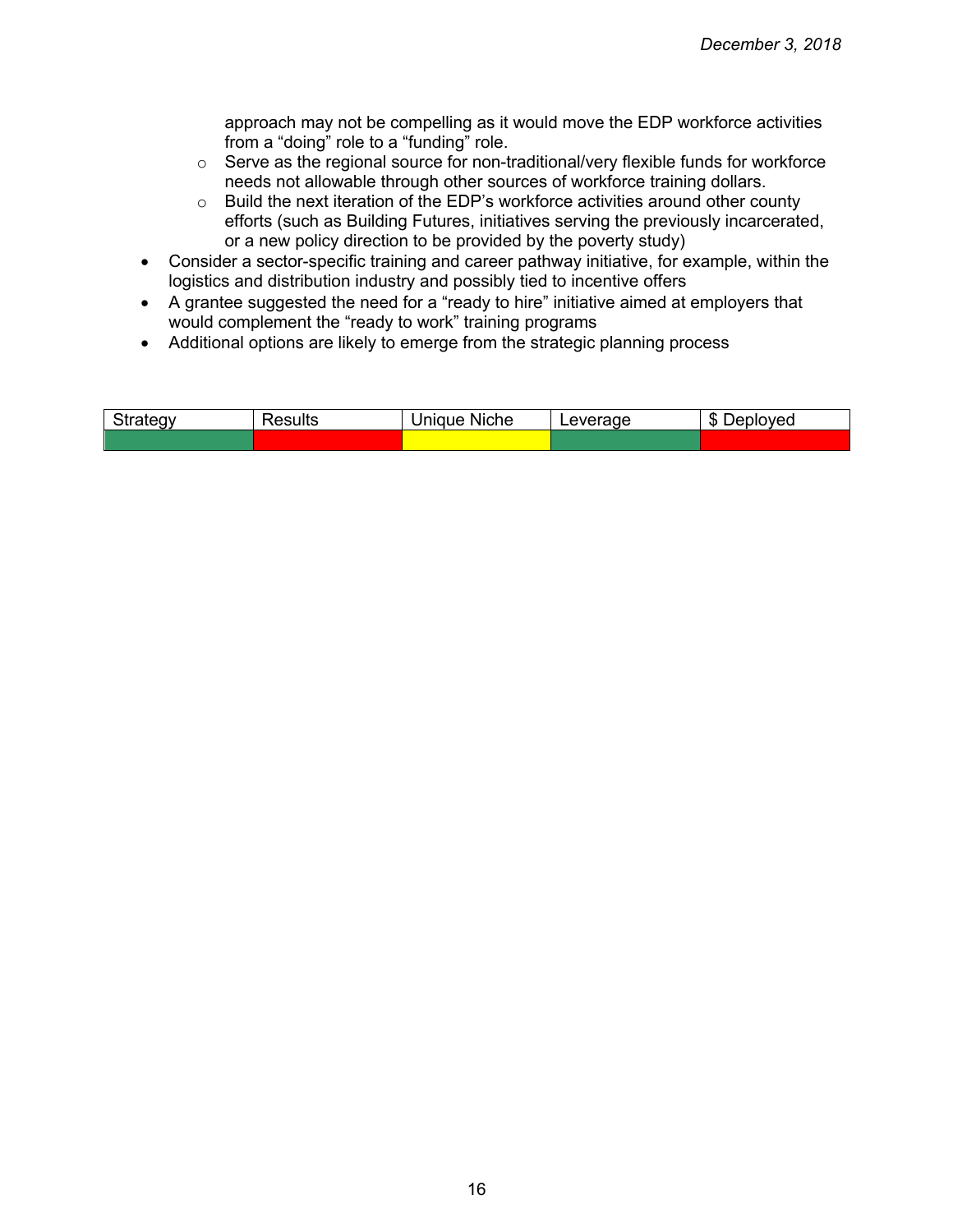# Appendix: Review of Program Assessment Metrics

A challenging element of economic development program evaluation is defining goals in such a way that they can be measured. For this assessment, BDA has considered the EDP mission, SmartWorks program goals and guidelines, data that is currently collected and reported, and additional indicators related to individual program objectives to identify the metrics for the SmartWorks evaluation. This Appendix summarizes our analysis of these indicators for their suitability for the program evaluation based on:

- Fit with goals and objectives
- Data availability
- Cost of obtaining/maintaining data
- Data validity and quality
- Appropriate timeframe

**EDP Mission**: To be the best county community and economic development organization in the State of Ohio through the use of innovative public policy and programs that make significant and lasting contributions to enhance the quality of life for our residents.

**SmartWorks**: The goal of SmartWorks is to provide innovative solutions, in the niche areas of the local economic development landscape not being served by our municipal and township partners, in order to help foster economic growth throughout the entire County. In their current configuration, the SmartWorks programs are designed to provide flexible financing and technical assistance in key policy areas: energy, workforce, and infrastructure.

# Energy Works

EnergyWorks is designed to increase the energy efficiency of existing and new facilities, resulting in lower energy costs, fewer carbon emissions, and economic growth in Franklin County.

|                                                                                | <b>Fit with</b><br>goals and<br>objectives | <b>Data</b><br>availability                 | <b>Cost of</b><br>obtaining/maintaining<br>data | <b>Data validity</b>                             | <b>Appropriate</b><br>timeframe |
|--------------------------------------------------------------------------------|--------------------------------------------|---------------------------------------------|-------------------------------------------------|--------------------------------------------------|---------------------------------|
| <b>Projected</b><br>reduction in<br>energy usage<br>by project                 | Yes                                        | $Good -$<br><b>ASHRAE</b><br>Level II audit | Minimal - obtained<br>through audit             | $Good -$<br>consistent.<br>established<br>source | Yes                             |
| <b>Projected cost</b><br>savings from<br>reduced energy<br>usage by<br>project | Yes                                        | $Good -$<br><b>ASHRAE</b><br>Level II audit | Minimal - obtained<br>through audit             | $Good -$<br>consistent.<br>established<br>source | Yes                             |
| <b>Actual</b><br>decrease in                                                   | Yes                                        | OK - some<br>data post-                     | Minimal – some is<br>collected already but      | Good – data<br>based on                          | $OK - cost$<br>savings not      |

#### **Review of Potential Metrics**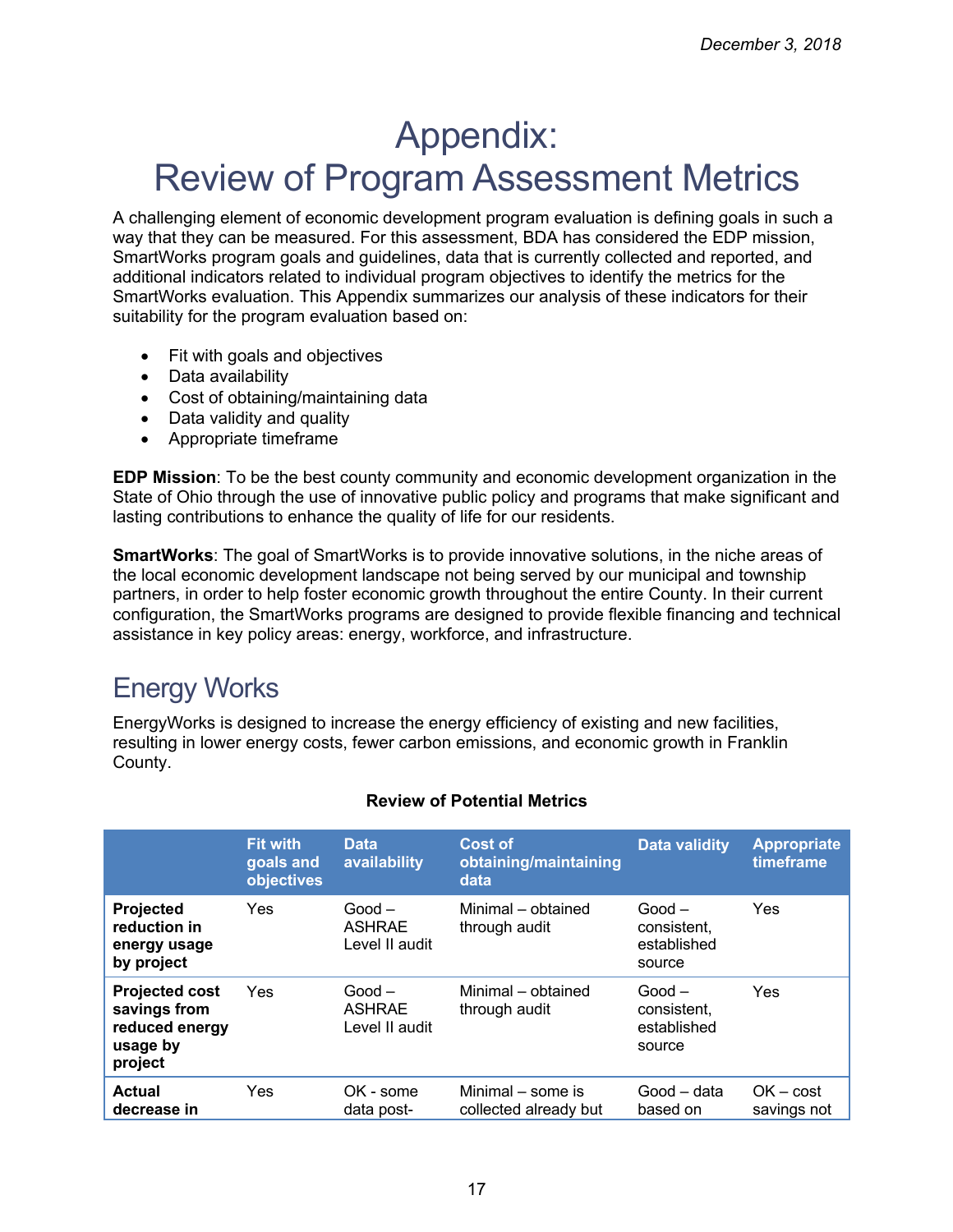|                                                                                               | <b>Fit with</b><br>goals and<br>objectives                                                      | <b>Data</b><br>availability                                                                                                                          | <b>Cost of</b><br>obtaining/maintaining<br>data                                                      | <b>Data validity</b>                                                                                                                                 | <b>Appropriate</b><br>timeframe                         |
|-----------------------------------------------------------------------------------------------|-------------------------------------------------------------------------------------------------|------------------------------------------------------------------------------------------------------------------------------------------------------|------------------------------------------------------------------------------------------------------|------------------------------------------------------------------------------------------------------------------------------------------------------|---------------------------------------------------------|
| costs and/or<br>energy use                                                                    |                                                                                                 | closing is<br>collected but<br>not for all<br>projects<br><b>OPTION: Use</b><br><b>Energy Star</b><br><b>Portfolio</b><br><b>Manager to</b><br>track | may not be tracked<br>and reported                                                                   | utility bills                                                                                                                                        | seen<br>immediately;<br>must be<br>tracked over<br>time |
| <b>Financial</b><br>returns to<br>county                                                      | N/A                                                                                             | $Good -$<br>interest and<br>principal<br>repayments<br>are tracked                                                                                   | Minimal - already<br>collected                                                                       | Good - based<br>on agreement                                                                                                                         | Yes                                                     |
| <b>Total Resource</b><br><b>Cost test OR</b><br>Program<br><b>Administrator</b><br>costs test | $OK$ – more<br>useful for<br>program<br>comparison<br>than<br>individual<br>program<br>analysis | $Good -$<br>calculation<br>based on<br>existing data<br>(projected<br>outcomes)                                                                      | Minimal                                                                                              | Good                                                                                                                                                 | Yes                                                     |
| <b>Funds</b><br>leveraged                                                                     | $OK - but$<br>not<br>outcome<br>focused                                                         | $Good -$<br>tracked by<br><b>CFFA</b>                                                                                                                | Minimal - already<br>collected and reported                                                          | Good                                                                                                                                                 | Yes                                                     |
| <b>Job creation</b>                                                                           | $N -$<br>program; Y<br>- EDP                                                                    | $Weak - job$<br>creation not<br>tracked                                                                                                              | Modest - Jobs data for<br>energy efficiency<br>initiatives generally<br>modeled based on<br>spending | $OK - jobs$<br>created would<br>be temporary<br>construction<br>positions;<br>model output<br>on job<br>creation could<br>therefore be<br>misleading | Yes                                                     |

For programs financed through the American Recovery and Reinvestment Act of 2009, five energy efficiency/renewable energy metrics were articulated<sup>22</sup>:

• Energy saved or generated - measured as year over year reductions in demand that is attributable to an EE program. Projected energy savings data are collected and reported. Some actual energy savings data are collected and reported, but as the program matures, additional actual results should be reported.

 $\overline{a}$ 

<sup>&</sup>lt;sup>22</sup> Nrelreport5-11.pdf (State Support for Clean Energy Deployment: Lessons Learned for Potential Future Policy April 2011).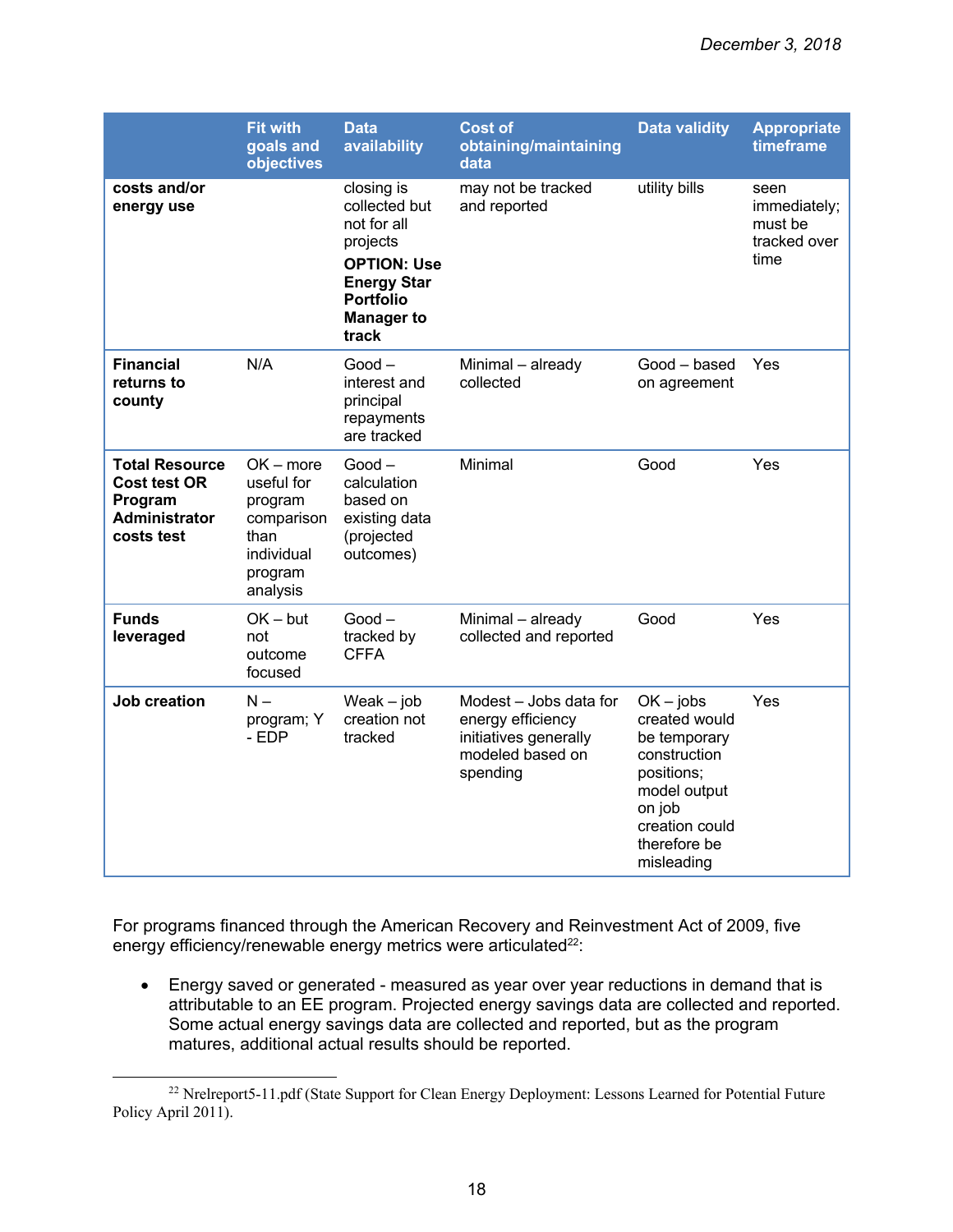- GHG emissions reductions N/A
- Energy cost savings
	- o Total Resource Cost test total cost (customer and state contributions) against the value of lifetime energy savings
	- $\circ$  Program Administrator costs test (compares program costs against the cost of energy not purchased due to the EE program)
- Funds leveraged
- Job creation

### Infrastructure Works

InfrastructureWorks provides loan financing at below market rates to political subdivisions within Franklin County for public infrastructure projects that support economic development. The program is structured as a revolving loan fund. InfrastructureWorks keeps costs down for municipalities and accelerates beneficial projects.

The program's ultimate objective is to support economic growth and job creation. While infrastructure spending of itself creates some of these benefits, the real gains are indirect. Infrastructure investments contribute to economic growth and job creation by improving the environment in which businesses operate and residents live, thereby increasing competitiveness and improving quality of life.

To assess infrastructure financing's effect on economic growth and job creation, it is helpful to think about how those indirect benefits come to pass. Below, we present a simple logic model exercise to demonstrate the connection between the program and the desired outcomes.

The county provides funds for InfrastructureWorks

. . . so that the county's political subdivisions can finance infrastructure faster and at a lower cost

. . . so that jobs can be created, residents experience better service (such as less congestion, greater safety), and businesses are encouraged to locate and grow in areas with improved infrastructure

. . . so that communities are prepared for economic opportunities and can achieve their growth and job creation objectives.

The logic model suggests that appropriate metrics are related to 1) financing terms for political subdivisions, and 2) jobs and community benefits derived from infrastructure investments.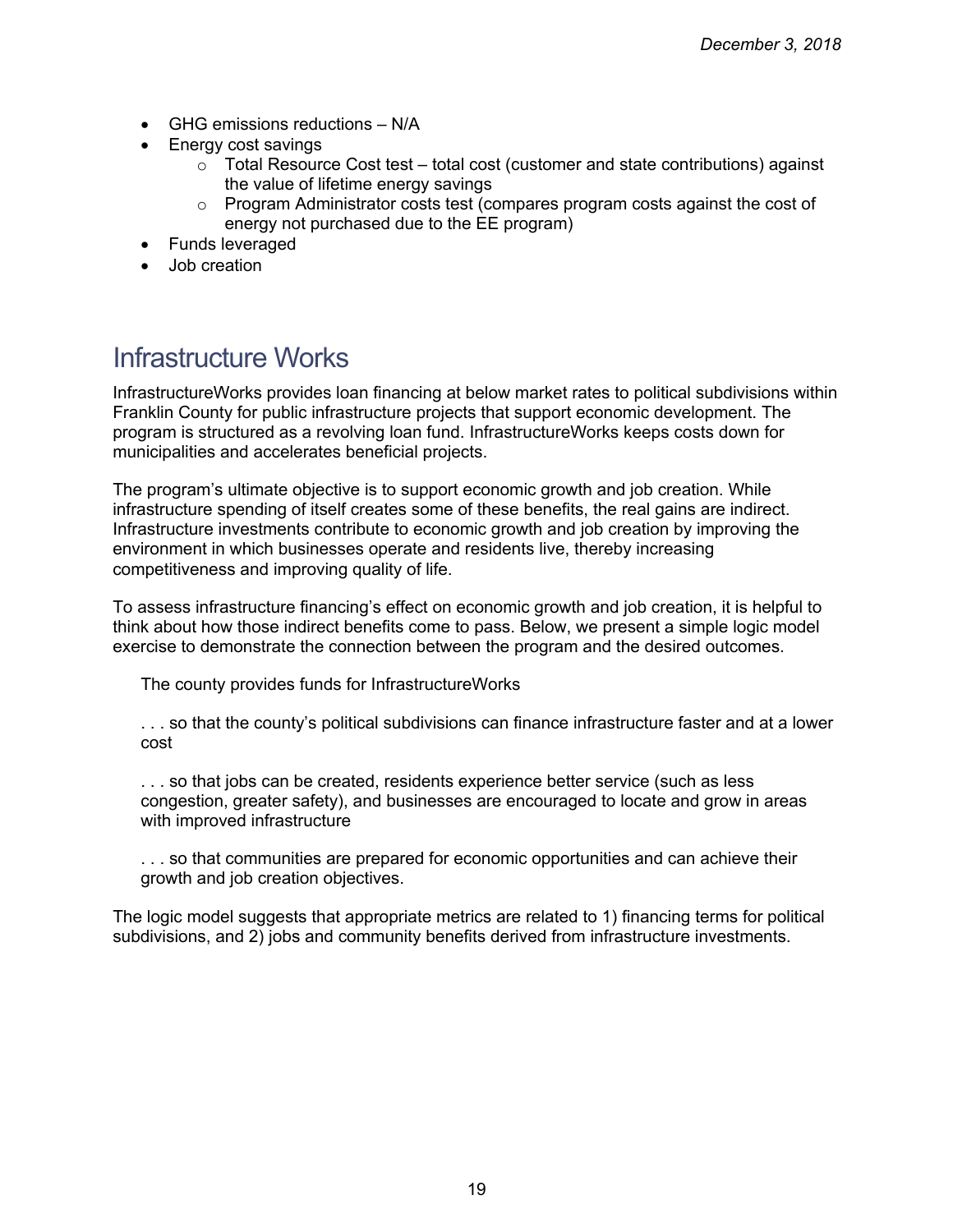|                                                                                                                                       | <b>Fit with</b><br>goals and<br>objectives | <b>Data</b><br>availability                                                                           | <b>Cost of</b><br>obtaining/maintaining<br>data                                                                                                                   | <b>Data validity</b>                                                                                                                                                                      | <b>Appropriate</b><br>timeframe                                                            |
|---------------------------------------------------------------------------------------------------------------------------------------|--------------------------------------------|-------------------------------------------------------------------------------------------------------|-------------------------------------------------------------------------------------------------------------------------------------------------------------------|-------------------------------------------------------------------------------------------------------------------------------------------------------------------------------------------|--------------------------------------------------------------------------------------------|
| <b>FINANCING</b>                                                                                                                      |                                            |                                                                                                       |                                                                                                                                                                   |                                                                                                                                                                                           |                                                                                            |
| <b>Cost savings to</b><br><b>County political</b><br>subdivisions<br>(effect on bond<br>ratings; enable<br>access to other<br>grants) | Yes                                        | $Good -$<br>differential<br>between IW<br>rate and<br>interest rate<br>for bonded<br>debt             | Minimal                                                                                                                                                           | Good – both<br>rates are<br>documented<br>though not<br>always<br>exactly<br>comparable                                                                                                   | Yes                                                                                        |
| <b>Time savings</b><br>by accelerating<br>projects                                                                                    | Yes                                        | Weak - effect<br>on timing is<br>not clear                                                            | Moderate – estimates<br>could be made based<br>on likelihood of using<br>other grant and debt<br>options                                                          | Poor $-$<br>requires<br>many<br>assumptions                                                                                                                                               | Yes                                                                                        |
| <b>Funding</b><br>leveraged                                                                                                           | Yes                                        | $Good -$<br>required part<br>of application                                                           | Minimal                                                                                                                                                           | $Good -$<br>financing<br>sources<br>documented                                                                                                                                            | Yes                                                                                        |
| <b>ECONOMIC AND COMMUNITY BENEFITS</b>                                                                                                |                                            |                                                                                                       |                                                                                                                                                                   |                                                                                                                                                                                           |                                                                                            |
| <b>Job creation</b>                                                                                                                   | Yes                                        | $Good -$<br>required<br>reporting<br>from public<br>subdivisions                                      | Minimal for county;<br>likely some collection<br>costs for the<br>subdivisions<br>(especially if many<br>small businesses as<br>opposed to one major<br>employer) | Not clear.<br>Appears to<br>depend on<br>businesses<br>self-reporting<br>in response<br>to queries;<br>may be<br>checked<br>against tax<br>data but<br>process may<br>vary by<br>location | $OK - job$<br>creation<br>effects may<br>exceed<br>required<br>jobs<br>reporting<br>period |
| <b>Economic</b><br>Growth<br><b>Outcomes</b><br><b>Sales tax</b><br>generation<br><b>Related private</b><br>investment                | Yes                                        | Weak $-$<br>addressed on<br><b>Review Tool</b><br>but no<br>required<br>reporting on<br>these factors | Minimal for county;<br>likely some collection<br>costs for the<br>subdivisions                                                                                    | Likely good                                                                                                                                                                               | $OK -$<br>benefits may<br>exceed<br>reporting<br>period                                    |

#### **Review of Potential Metrics**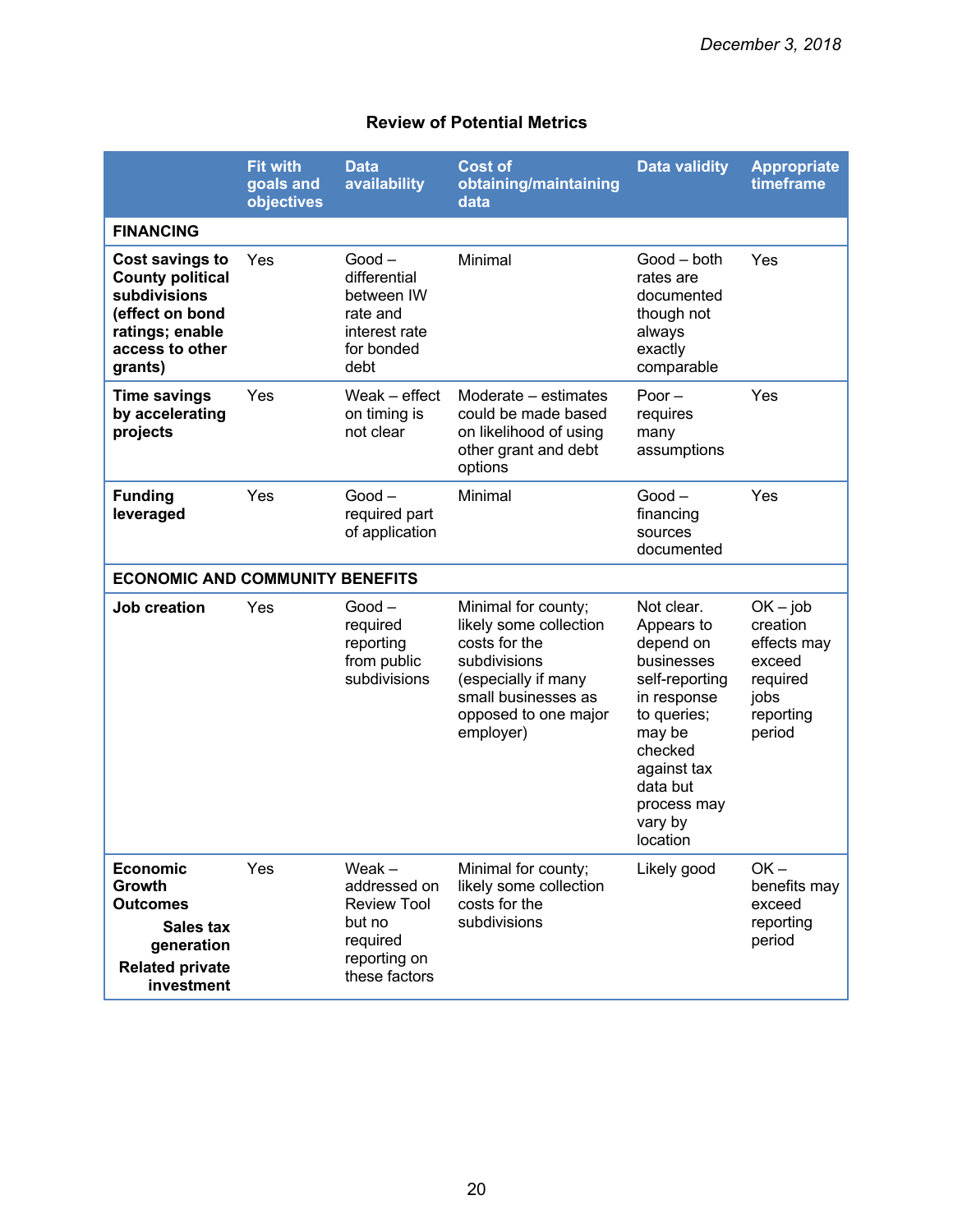|                                                                                                                                                                                                  | Fit with<br>goals and<br>objectives | <b>Data</b><br>availability                                                                            | Cost of<br>obtaining/maintaining<br>data                                                                                     | Data validity                                                                                                                          | <b>Appropriate</b><br>timeframe                                                         |
|--------------------------------------------------------------------------------------------------------------------------------------------------------------------------------------------------|-------------------------------------|--------------------------------------------------------------------------------------------------------|------------------------------------------------------------------------------------------------------------------------------|----------------------------------------------------------------------------------------------------------------------------------------|-----------------------------------------------------------------------------------------|
| Community/<br><b>Social Impacts</b><br><b>Expected</b><br>benefits from<br>project (e.g.<br>less<br>congestion,<br>greater safety,<br>improved<br>reliability,<br>better access,<br>lower costs) | $OK - see$<br>logic model           | $Good -$<br>application<br>describes<br>rationale and<br>expected<br>benefits from<br>improvement<br>S | Minimal – can track<br>and document the<br>investment<br>Also use Q 3A and 4A<br>from Review Tool to<br>rate expected impact | OK - Would<br>require<br>assumption<br>that the<br>investment<br>had the<br>intended<br>impact and<br>achieved<br>expected<br>benefits | $OK -$<br>benefits may<br>exceed the<br>required<br>reporting or<br>even loan<br>period |

Job counts seem like an incomplete measure of the economic and community benefits generated by the InfrastructureWorks-supported investment because the "resulting" jobs are created by businesses locating near the infrastructure improvements, not the infrastructure itself. Further, the infrastructure investments funded to date include road, water, sewer and fiber network projects. There is not a single metric appropriate to assess the broader economic effectiveness of these different types of investments. Therefore, the recommendation is to expand the descriptive information provided by project to complement the financial details. This approach is in keeping with the Annual Report of the State Infrastructure Bank.

Notwithstanding the importance (and difficulty) of measuring economic and community benefits, the State Infrastructure Bank (SIB) Annual Report provides a good template that could be modified for ongoing reporting for the Franklin County Infrastructure Bank. The SIB report includes:

- Financial Section statement of revenues and expenditures; balance sheet
- Loan/Bond Section 1) project characteristics, including brief description, location/borrower, total project cost, construction/procurement and completion dates; 2) loan characteristics including date, amount, interest rate, term, purpose and repayment source(s); and 3) total funding sources.
- Active Project List and loan details
- Graphs of activity over time and by type and purpose
- SIB Project Info for highlighted projects
- SIB Project Maps

# People Works

PeopleWorks facilitates private sector employment and training for low-income residents who currently receive public assistance. Its objective is to place Franklin County residents who receive social services into jobs that pay a wage sufficient to no longer require public assistance.